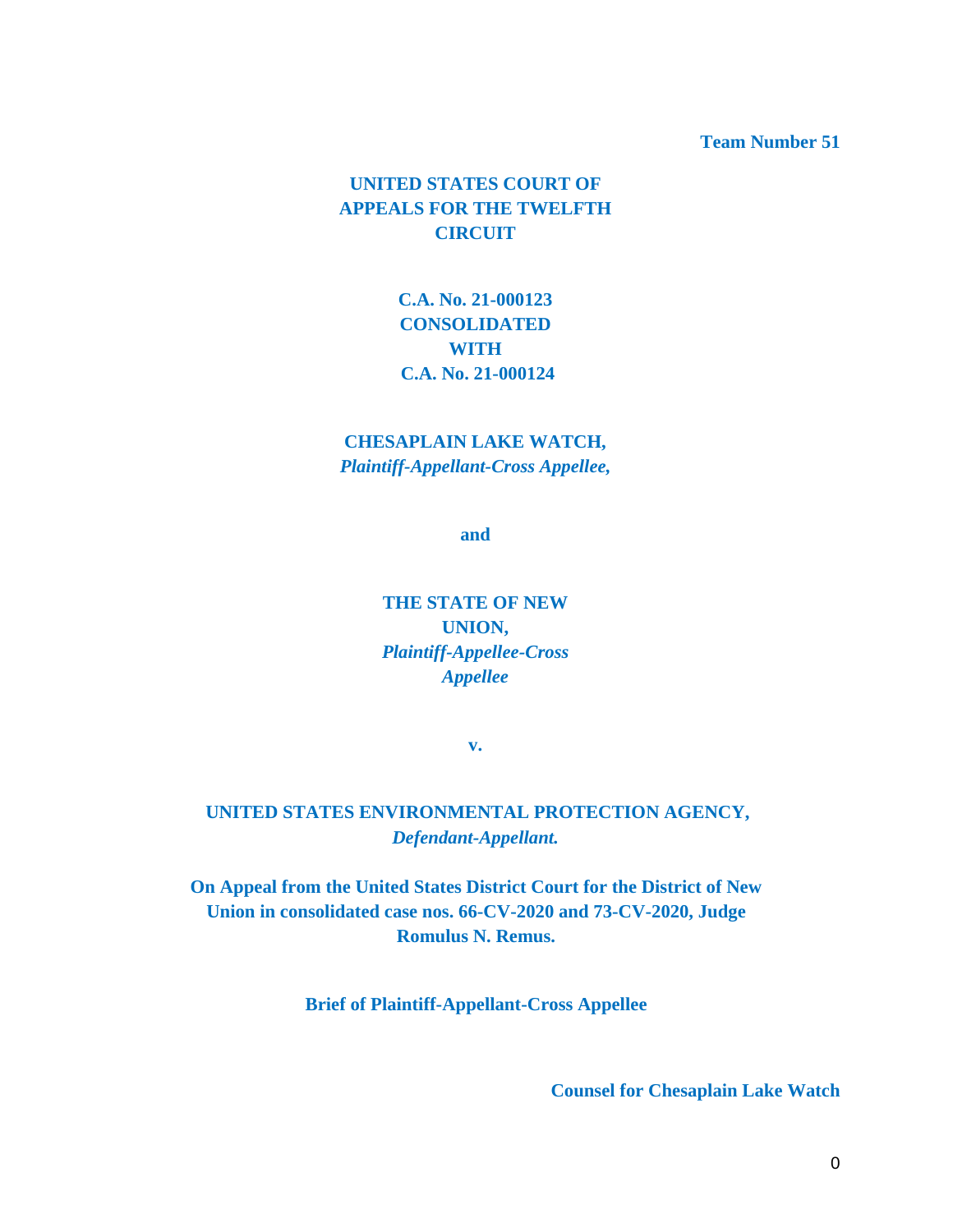### **Table of Contents**

| <b>Table of Authorities</b>                                                                                                                                                 |
|-----------------------------------------------------------------------------------------------------------------------------------------------------------------------------|
|                                                                                                                                                                             |
|                                                                                                                                                                             |
|                                                                                                                                                                             |
|                                                                                                                                                                             |
|                                                                                                                                                                             |
|                                                                                                                                                                             |
|                                                                                                                                                                             |
|                                                                                                                                                                             |
|                                                                                                                                                                             |
|                                                                                                                                                                             |
| <b>ARGUMENT</b>                                                                                                                                                             |
|                                                                                                                                                                             |
|                                                                                                                                                                             |
|                                                                                                                                                                             |
|                                                                                                                                                                             |
| B. THE PARTIES WILL SUFFER HARDSHIP IF JUDICIAL REVIEW IS                                                                                                                   |
| II. THE DISTRICT COURT ERRED BY VACATING THE EPA'S DENIAL OF THE LAKE<br>CHESAPLAIN TMDL AND VACATING EPA'S DEFINITION OF "TOTAL MAXIMUM                                    |
| A. EPA's determination to deny New Union's Total Maximum Daily Load for Lake<br>Chesaplain was based appropriately on EPA's reasonable interpretation of $\S 303(d)$ of the |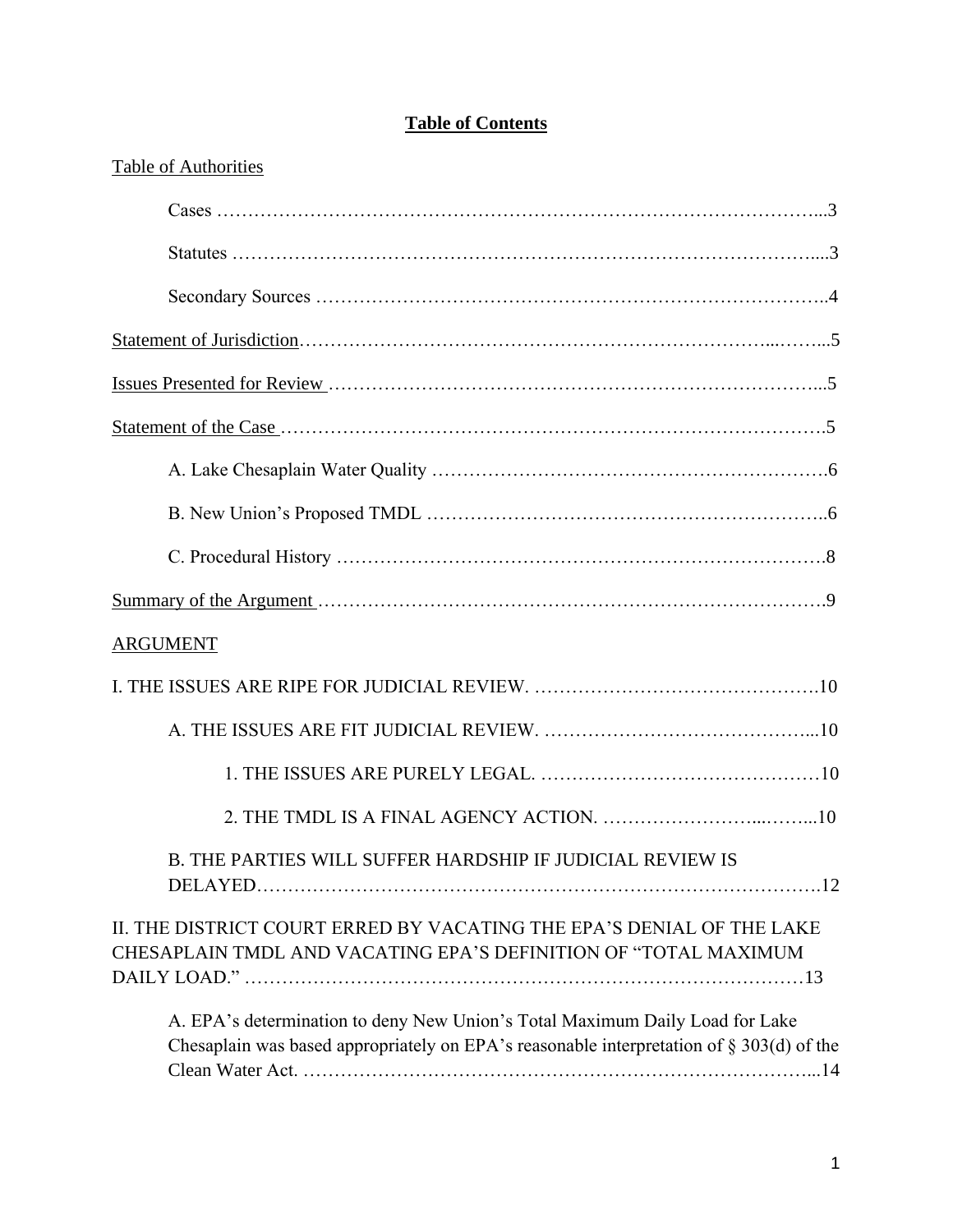| 1. The statutory definition of Total Maximum Daily Load is ambiguous and the<br>EPA has reasonably interpreted the statute under the Chevron doctrine. 15                                  |
|--------------------------------------------------------------------------------------------------------------------------------------------------------------------------------------------|
| 2. EPA's decision to deny New Union's TMDL for Lake Chesaplain is a                                                                                                                        |
| III. AN ANNUAL POLLUTION LOADING REDUCTION TO BE PHASED IN OVER FIVE<br>YEARS VIOLATES THE CWA § 303(d) REQUIREMENTS FOR A TMDL. 21                                                        |
|                                                                                                                                                                                            |
| B. ASSUMING, ARGUENDO, THAT THE TERM DAILY IS AMBIGUOUS, THE<br>EPA FAILED TO PROVIDE ADEQUATE JUSTIFICATION FOR ITS                                                                       |
| IV. EPA'S APPROVAL OF BMP CREDITS WAS ARBITRARY AND CAPRICIOUS<br>BECAUSE THEY FAILED TO CONSIDER RELEVANT FACTORS THAT ARE                                                                |
| A. THE CASES CITED BY THE DISTRICT COURT ARE INAPPOSITE TO THE                                                                                                                             |
| <b>B. THE DISTRICT COURT ERRED IN HOLDING THAT THE "REASONABLE</b><br>ASSURANCE" REQUIREMENT RECEIVES NO DEFERENCE BECAUSE IT IS A<br>STATEMENT OF POLICY ENTITLED TO SKIDMORE DEFERENCE28 |
| 1. THE REASONABLE ASSURANCE REQUIREMENT IS A VALID POLICY<br>THAT HAS BEEN RECOGNIZED BY MULTIPLE COURTS. 28                                                                               |
| 2. THE REASONABLE ASSURANCE REQUIREMENT IS A POLICY NOT<br>SUBJECT TO NOTICE AND COMMENT RULEMAKING BECAUSE IT HAS                                                                         |
| 3. THE DISTRICT COURT ERRED IN UPHOLDING EPA'S APPROVAL OF<br><b>BMP CREDITS WITHOUT PROVIDING REASONABLE ASSURANCE</b><br>BECAUSE A DIFFERENT POLICY INTERPRETATION FAILS TO PASS         |
|                                                                                                                                                                                            |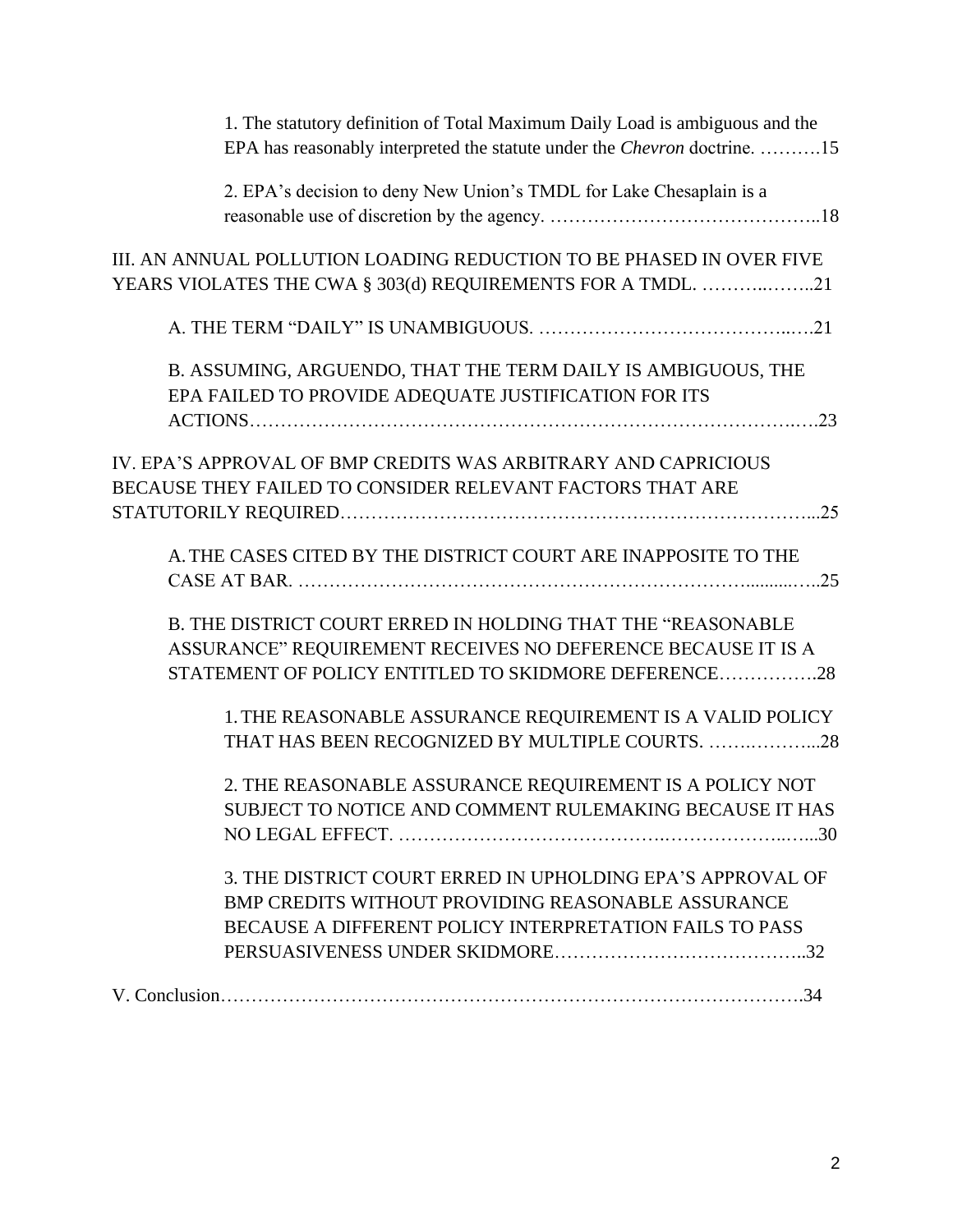## **Table of Authorities**

| <b>Cases</b>                                                                              |
|-------------------------------------------------------------------------------------------|
|                                                                                           |
| American Farm Bureau Fed'n v. U.S. EPA, 792 F.3d 281 (3d Cir. 2015)                       |
|                                                                                           |
|                                                                                           |
|                                                                                           |
| Chevron, U.S.A., Inc. v. Nat. Res. Def. Council, Inc., 467 U.S. 837 (1984)                |
|                                                                                           |
|                                                                                           |
| City of Arcadia v. U.S. EPA, 265 F. Supp. 2d 1142 (N.D. Cal. 2003) 12, 13, 26, 27, 29     |
| Friends of Earth, Inc. v. E.P.A., 446 F.3d 140 (D.C. Cir. 2006) 22, 23                    |
| In re 401 Water Quality Certification, 822 N.W.2d 676 (Minn. Ct. App. 2012) 28, 30        |
| Nat'l Cable & Telecommunications Ass'n v. Brand X Internet Servs., 545 U.S. 967 (2005) 16 |
|                                                                                           |
|                                                                                           |
|                                                                                           |
|                                                                                           |
| Sierra Club v. State Water Control Bd., 898 F.3d 383 (4th Cir. 2018) 28, 30               |
|                                                                                           |
| <b>Statutes</b>                                                                           |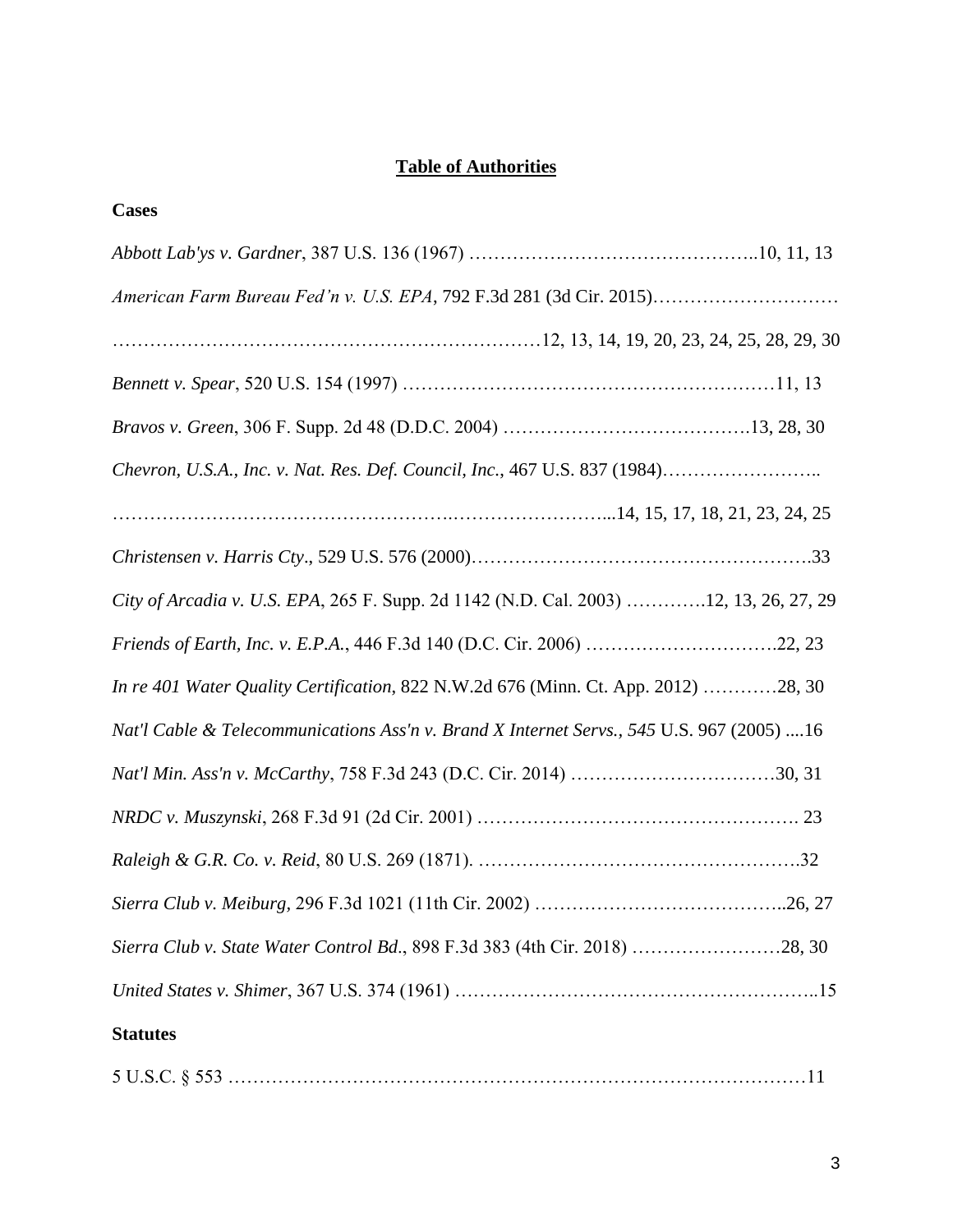## **Secondary Sources**

| Michael M. Wenig, How "Total" Are "Total Maximum Daily Loads" ?-Legal Issues Regarding        |  |
|-----------------------------------------------------------------------------------------------|--|
| the Scope of Watershed-Based Pollution Control Under the Clean Water Act, 12 Tul. Envtl. L.J. |  |
|                                                                                               |  |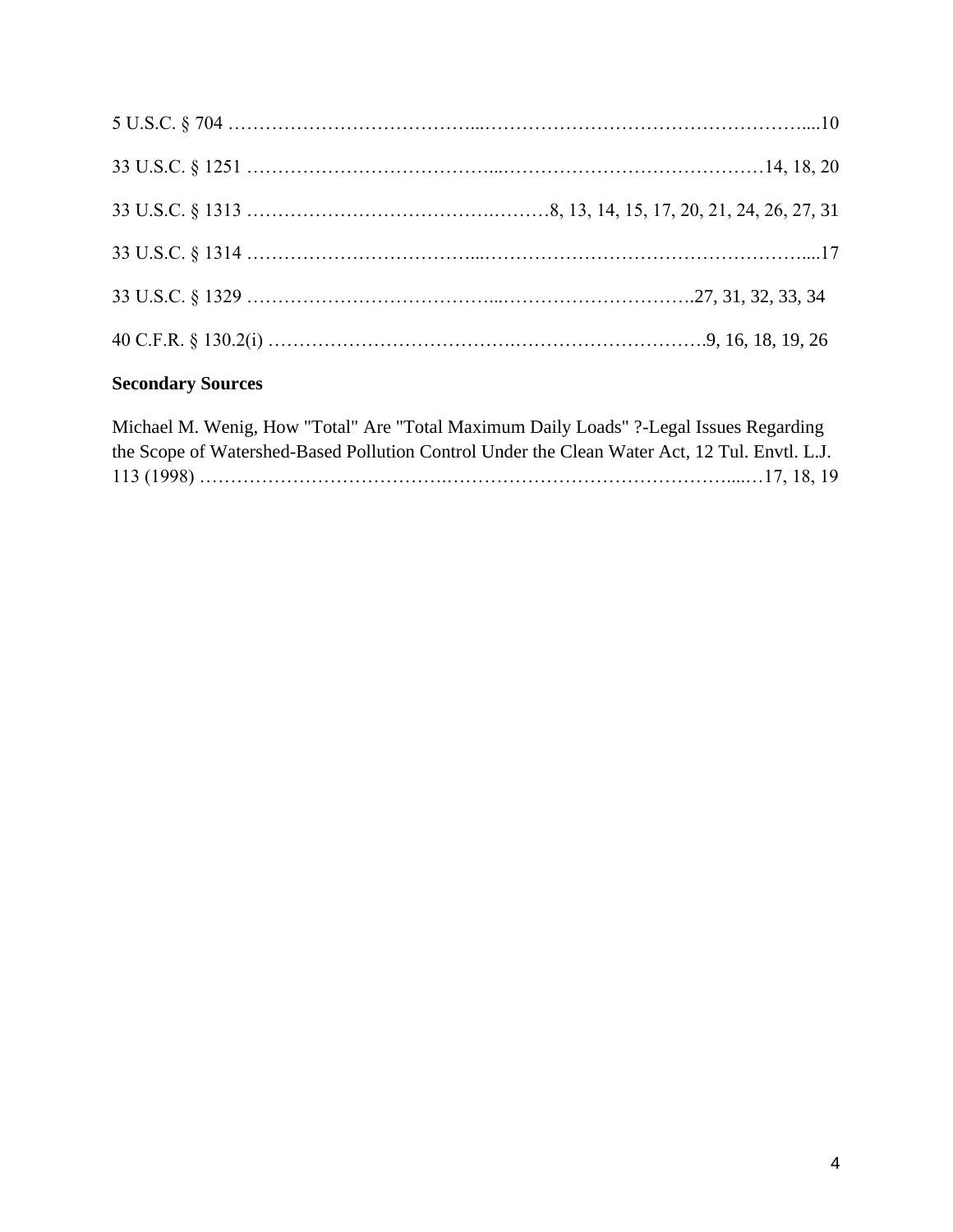#### **Statement of Jurisdiction**

The District Court had subject matter jurisdiction over this action pursuant to 28 U.S.C. § 1331. The District Court issued an order for the District of New Union on August 15, 2021 in 66-CV-2020 and 73-CV-2020 (consolidated cases), Chesaplain Lake Watch (CLW), the State of New Union, and the United States Environmental Protection Agency (EPA). Each filed a timely Notice of Appeal. This Court has appellate jurisdiction pursuant to 28 U.S.C. § 1291.

#### **Issues Presented for Review**

- 1. Whether EPA's determination to reject the New Union Chesaplain Watershed phosphorus TMDL and adopt its own TMDL and implementation plan for the Lake Chesaplain Watershed is ripe for judicial review.
- 2. Whether EPA's determination to reject the New Union Chesaplain Watershed phosphorus TMDL on the grounds that the TMDL failed to include wasteload allocations and load allocations is contrary to law, as an incorrect interpretation of the term "total maximum daily load" in CWA  $\S$  303(d).
- 3. Whether EPA's adoption of a TMDL for the Lake Chesaplain Watershed consisting of an annual pollution loading reduction to be phased in over five years violates the CWA § 303(d) requirements for a valid TMDL.
- 4. Whether EPA's adoption of a credit for anticipated BMP pollution reductions to reduce the stringency of wasteload allocations for point sources for implementation of the Lake Chesaplain TMDL was arbitrary and capricious or an abuse of discretion due to the lack of assurance of BMP implementation.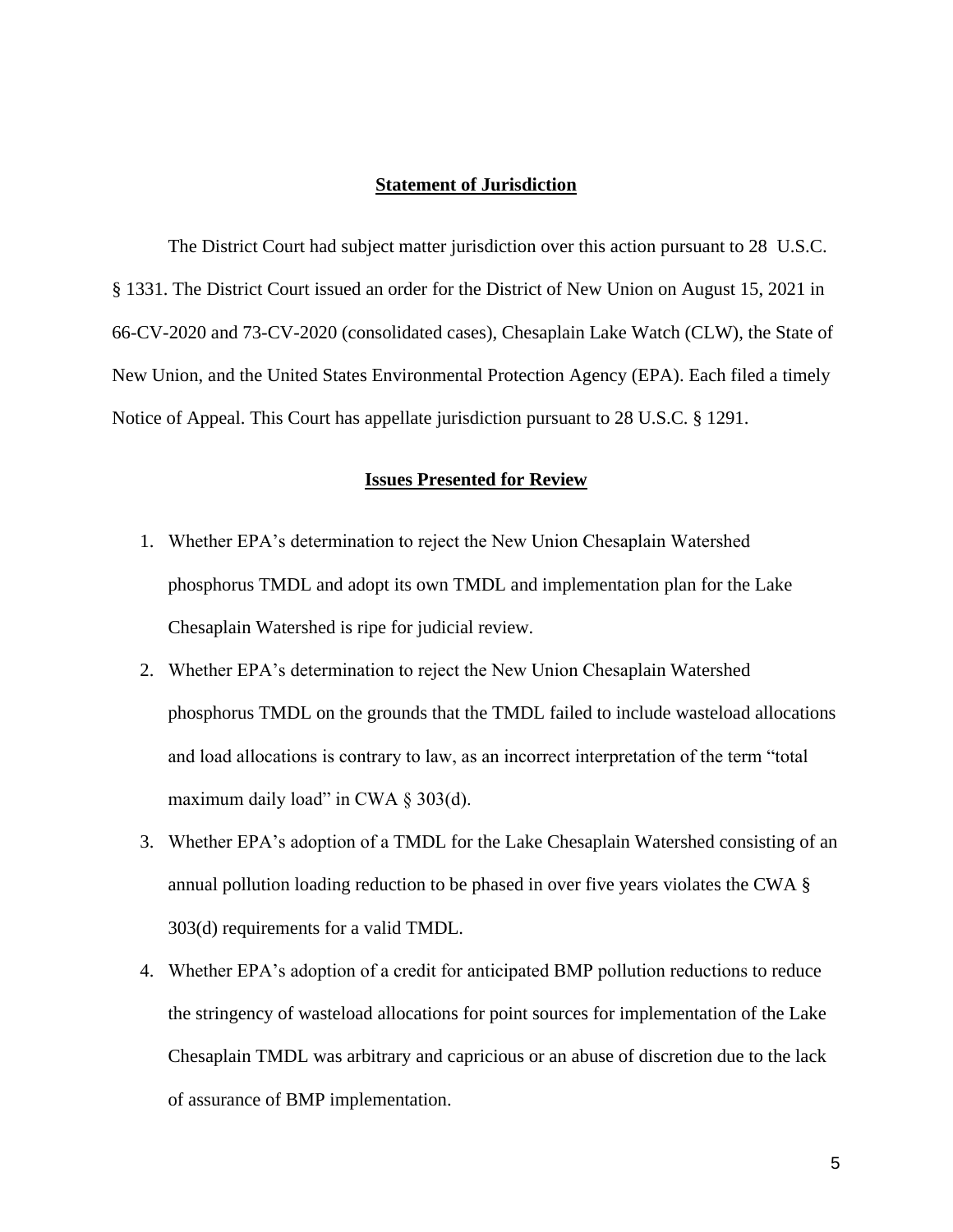#### **Statement of the Case**

#### **A. Lake Chesaplain Water Quality**

Lake Chesaplain is a natural lake located entirely within the State of New Union. (Record at 7). Lake Chesaplain is bounded by both timber production projects and agricultural lands on its west and east side, respectively. *Id*. Before the twenty-first century, Lake Chesaplain was an attraction to boaters, fishers, and vacationers alike. *Id*. At this time, the lake had excellent water quality conditions. *Id*. At the onset of the twenty-first century, Lake Chesaplain's water quality began to decline significantly due to the introduction of polluting sources along its watershed. *Id*. These polluting sources included concentrated animal feeding operations (CAFO), a slaughterhouse, and a publicly owned sewage treatment plant (STP). *Id*. Lake Chesaplain began experiencing increased levels in algae, decline in fish productivity, and water unsuitable for swimming. *Id*. Property values along the shoreline declined along with tourism revenue. *Id*.

#### **B. New Union's Proposed TMDL**

New Union classified Lake Chesaplain as a Class AA water. (R. at 8). That designation includes drinking water source, recreational purposes, and fish survival. *Id*. New Union created the Lake Chesaplain Study Commission in 2008 (the Commission). *Id*. In 2012, the Commission issued a report relating to the declining water quality, finding that Lake Chesaplain was suffering from eutrophication. *Id*. Eutrophication is caused by excessive algae growth, causing a lake to be less biologically productive. *Id*. The excess algae growth was caused by the incredible amount of phosphorus in the water. *Id*. The New Union Division of Fisheries and Environmental Control (DOFEC) adopted a water quality classification for Class AA waters of 0.014 mg/l in its triennial water quality standards (WQS) review after the Commission's report. *Id*. DOFEC included Lake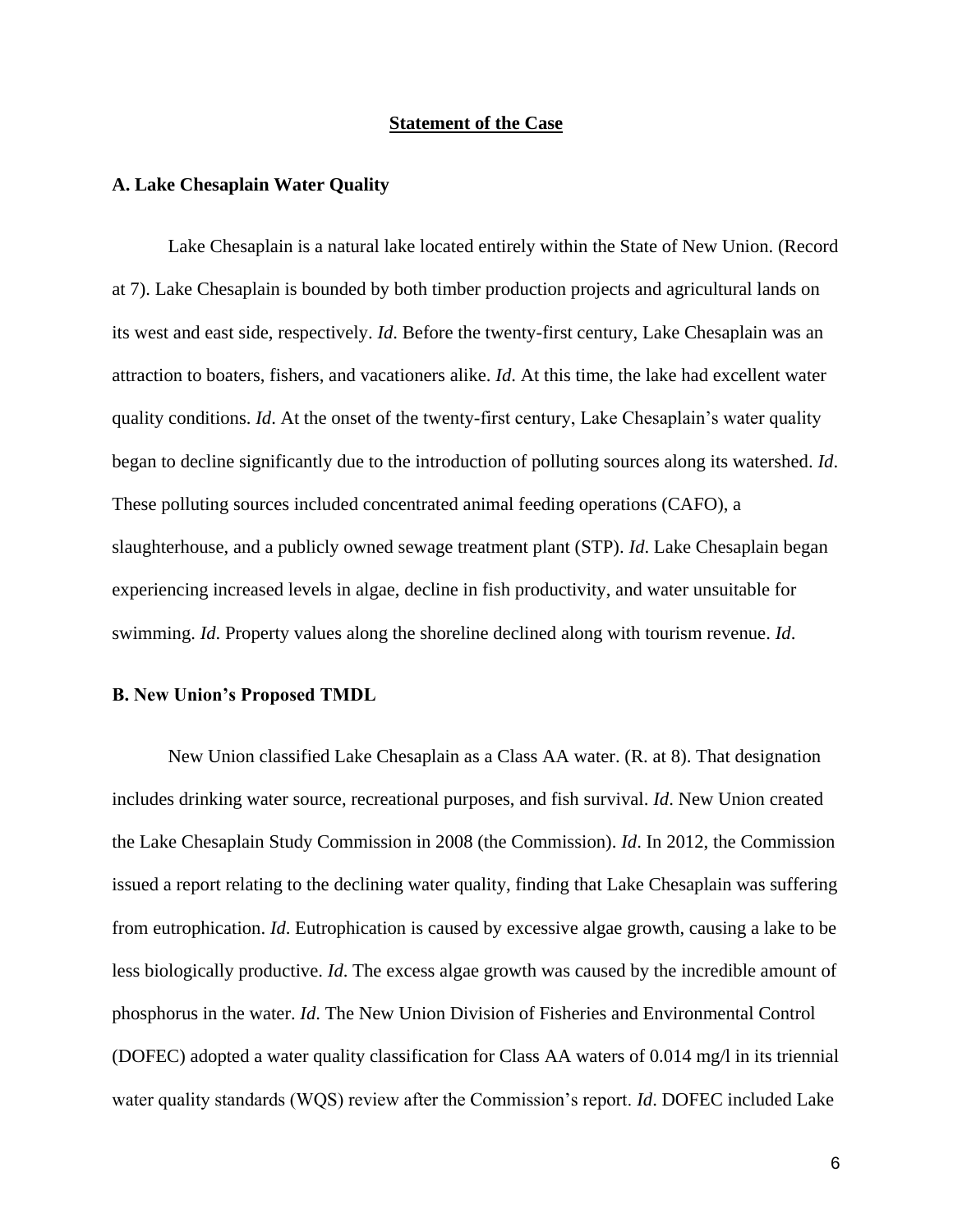Chesaplain on its impaired waters list submitted to the EPA in 2014. *Id*. DOFEC did not submit a total maximum daily load (TMDL) for Lake Chesaplain. *Id*. EPA did not object to the § 303(d) submission. *Id*.

Chesaplain Lake Watch (CLW) served a notice letter to New Union and the EPA based on the failure to establish a TMDL for Lake Chesaplain. *Id*. CLW refrained from the suit as long as New Union, through DOFEC, conducted TMDL rulemaking for Lake Chesaplain. *Id*. DOFEC then commenced state rulemaking to establish a TMDL, in which the Commission issued a supplemental report in 2016. *Id*. The report calculated the maximum loading was calculated at 120 metric tons (mt) annually. *Id*. The existing loading in 2015 was calculated to total 180 mt, with "CAFO Manure Spreading" found to be a significant contributor to the phosphorus loading. (R. at 9). Additionally, the report found that private septic systems were another contributor, along with neither point sources having permit limits for phosphorus. *Id*.

In October 2017, DOFEC issued public notice to implement the TMDL through an equal phased reduction in phosphorus discharges by both sources, ranging over 5 years. *Id*. Point source reductions would be incorporated via permits and nonpoint source reductions would be achieved through a series of best management practice programs (BMP). *Id*. The BMP programs included modified feeds, physical and chemical treatment of manure streams, and restrictions on manure spreading when soil is frozen or saturated. *Id*. Amidst many complaints, CLW contended to the BMP credits for nonpoint source phosphorus reductions, arguing they were insufficient to achieve a 35% reduction in nonpoint phosphorus inputs and New Union lacked the authority to impose such. (R. at 10). CLW demanded the annual reduction be achieved by requiring zero phosphorus discharge from the point sources. *Id*. CLW also contended the phased annual reduction was inconsistent with the Clean Water Act's requirement for a daily limit. *Id*. The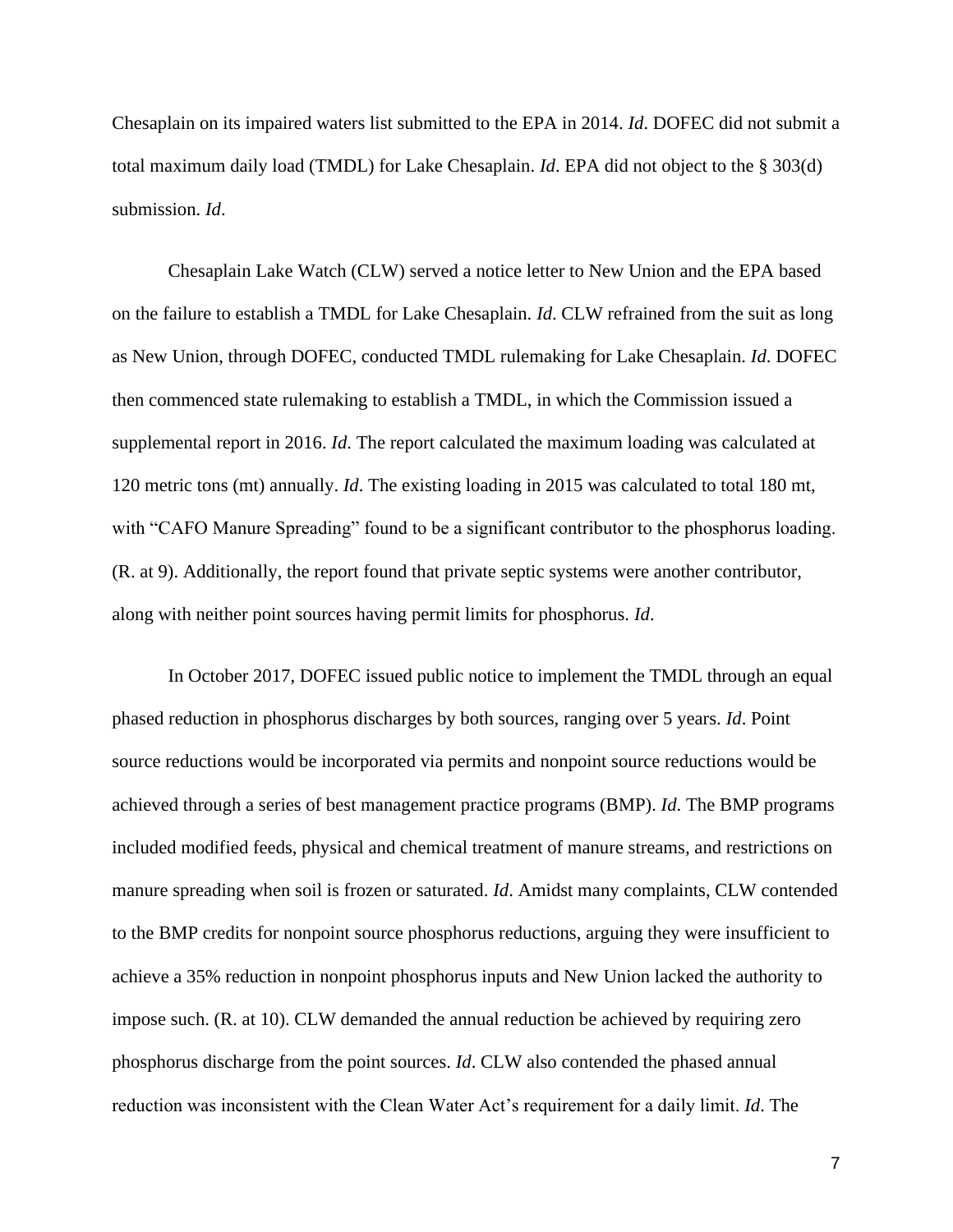CAFOs argued against both the BMPs and that EPA lacked authority to require implementation of loading limits against nonpoint sources. *Id*.

DOFEC took the CAFOs argument and in July 2018 adopted a TMDL consisting solely of a 120 mt annual maximum, without any wasteload allocations (WLA) or load allocations (LA). *Id*. EPA rejected this TMDL, and in May 2019 adopted the original DOFEC TMDL, including the phased reduction of point and nonpoint sources with permit controls and BMP requirements for nonpoint sources. *Id*. The EPA called this combination the "Chesaplain Watershed Implementation Plan" (CWIP) and it did not specify how the BMP measures would be enforced. *Id*.

CLW, in its affidavits before the District Court for the District of New Union ("District Court"), admitted undisputed additional facts. *Id*. The slaughterhouse NPDES permit expired in November 2018 and had not been reissued and the Chesaplain Mills STP expired in 2019. *Id*. Both plants continue operations under expired permits based on their applications for permit renewal. *Id*. Neither plant is subject to any phosphorus limitation, and both facilities seek administrative hearings based on cost of compliance. *Id*. Since adoption of the TMDL, New Union has done nothing to require phosphorus reduction BMPs by nonpoint sources. *Id*. Lake Chesaplain continues violating water quality standards. *Id*.

#### **C. Procedural History**

On August 15, 2021, the District Court found all parties met the standing requirement. (R. at 11). The Honorable Judge Romulus N. Remus presided. The District Court granted summary judgment in favor of New Union, vacating EPA's rejection of the Lake Chesaplain TMDL. (R. at 14). The Court likewise vacated the EPA's regulated definition of a TMDL under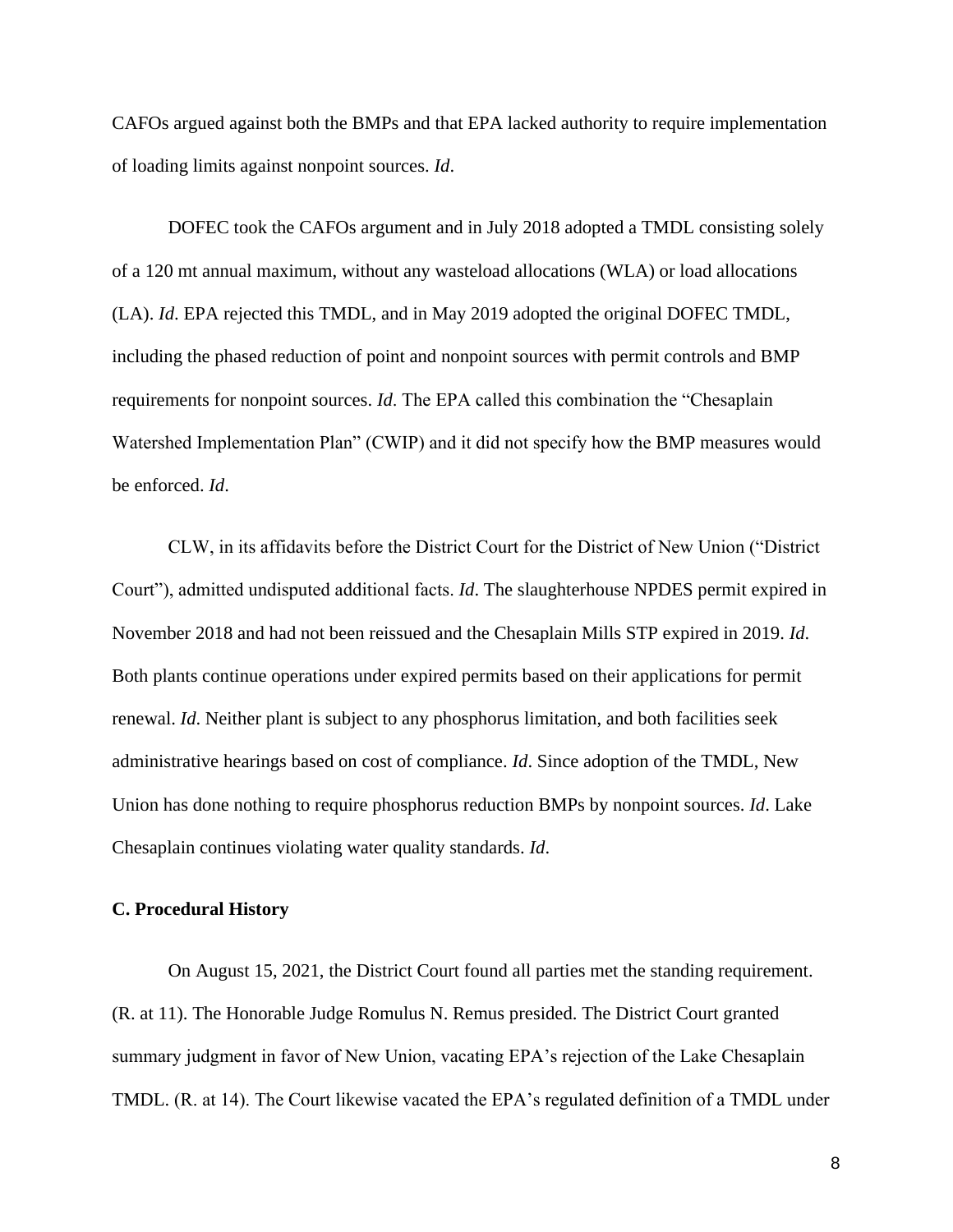40 C.F.R. § 130.2(i). *Id*. The District Court granted summary judgment to CLW in its challenge to the EPA TMDL relating to the "phased annual" portion of the TMDL. (R. at 15). Finally, the District Court granted summary judgment in favor of the EPA's determination for nonpoint source BMPs. (R. at 16). Following a filing of timely Notice of Appeals, all three parties appealed the decisions of the District Court.

#### **Summary of the Argument**

1. The issues before the Court are ripe for judicial review because the issues at hand are purely legal, the TMDL approval is a final agency action subject to review, and the parties will suffer hardship if review is delayed.

2. The District Court erred when it vacated the EPA's denial of the Lake Chesaplain TMDL and by vacating the EPA's definition of "Total Maximum Daily Load". The District Court erred in this determination because the EPA's regulated definition of TMDL was a reasonable construction of an ambiguous statutory term in which an agency is afforded considerable *Chevron* deference. The District Court held that the definition failed under *Chevron* step one, when the statute was clearly ambiguous and left to the determination of an expert agency's discretion. For this reason, the EPA's lawfully promulgated definition required the agency to reject New Union's TMDL for Lake Chesaplain.

3. EPA's construction of the phrase "total maximum daily load" (TMDL) to allow for a phased percentage reduction in phosphorus loadings violates §303 of the CWA and should not receive *Chevron* deference for two reasons. First, the term "daily" is not ambiguous and the statute does not leave this term open to other interpretation. Second, even assuming, arguendo, that the term daily is ambiguous, the EPA failed to provide adequate justification for its actions.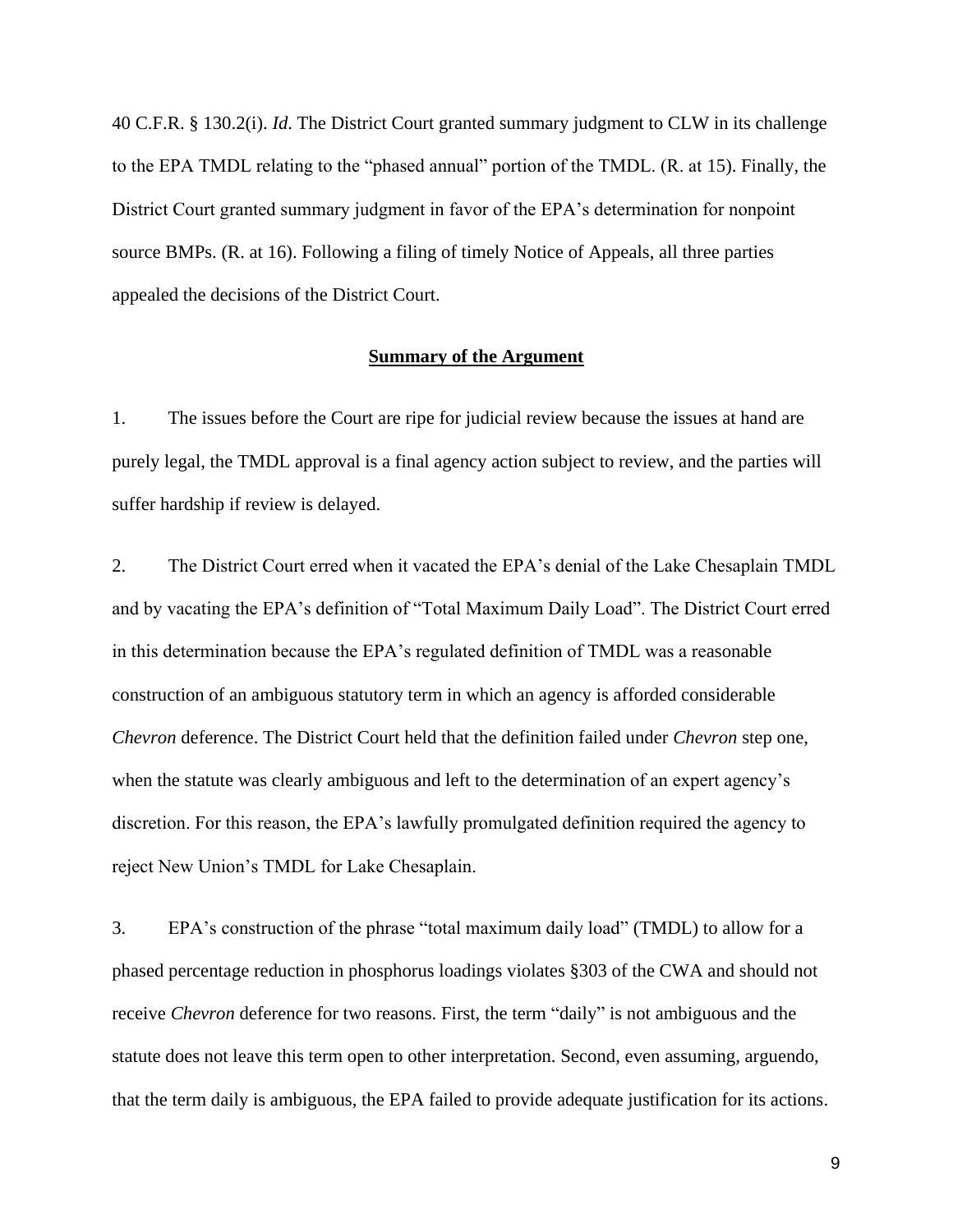4. The District Court erred in holding that EPA's approval of BMP credits without considering "reasonable assurance" was not arbitrary and capricious, claiming the "reasonable assurance" requirement has to go through notice and comment rulemaking to receive deference. The "reasonable assurance" standard is a general statement of policy not subject to notice and comment rulemaking under 5 U.S.C.A. §553 because it does not have the effect of law, but rather reiterates what is required under the statute. As a statement of policy, it is entitled to *Skidmore* deference. *See Christensen v. Harris Cty.*, 529 U.S. 576, 587, 120 S.Ct. 1655, 146 L.Ed.2d 621 (2000). Since the reasonable assurance policy is longstanding and consistent with provisions in the CWA, it passes the persuasiveness of *Skidmore*. Consequentially, by changing their interpretation to not require "reasonable assurance" in this instance, EPA's approval of the BMP credits was without consideration of statutorily required factors and therefore arbitrary, capricious and not in accordance with the law.

#### **ARGUMENT**

#### **I. THE ISSUES ARE RIPE FOR JUDICIAL REVIEW.**

The initial determination to be made by the Court is whether the issues are ripe for judicial review.

In determining if a decision under the Administrative Procedure Act ("APA") is ripe, the Court must first determine if the issue is fit for judicial review. *Abbott Lab'ys v. Gardner*, 387 U.S. 136, 149 (1967). To be fit for judicial review, the matter must involve a final agency action. *Id*. (*See Also*, 5 U.S.C. § 704). Finally, to satisfy the ripeness inquiry, it is necessary to demonstrate that one of the parties would suffer a hardship if judicial review was delayed pending further agency implementation action. *Id.*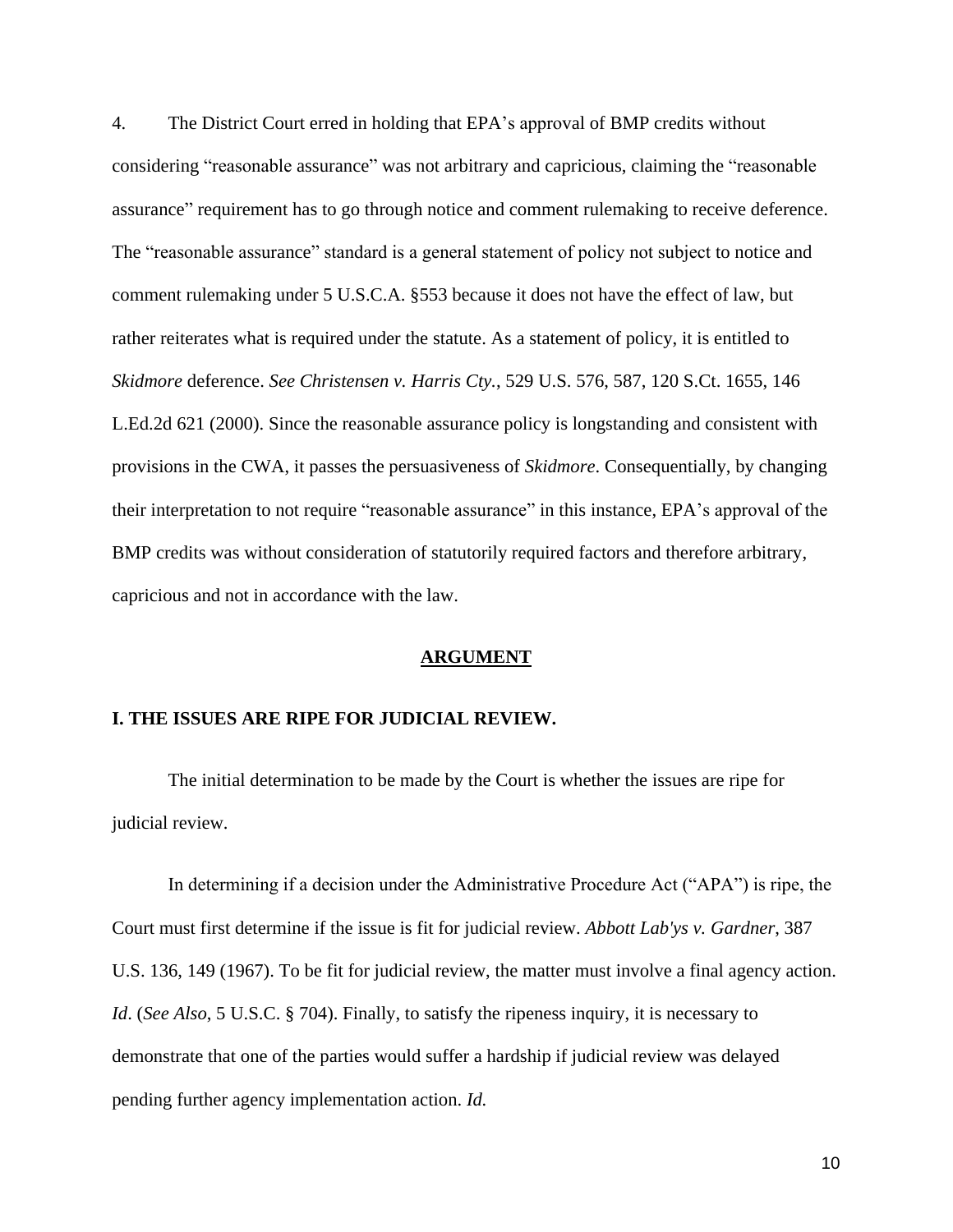#### **A. The issues are fit judicial review.**

#### **1. The issues are purely legal.**

Here, the facts clearly indicate that the requirements for ripeness are met. As part of its initial analysis regarding ripeness, the Court in *Abbott* found that because the issue before the Court was "purely a legal one" and there were no issues of fact to be determined, the question was fit for judicial review. *Abbott*, 387 U.S. at 149. Similarly in this case, the parties are not asking this Court to resolve any factual dispute; the parties presented their arguments to the district court by way of cross motions for summary judgment. The district court noted that "all of the facts necessary to adjudicate the claims in this case have been developed and are part of the record before EPA." R. at 12. The issues in this case, as discussed *infra*-, are purely legal questions and fit for judicial review.

#### **2. The TMDL is a final agency action.**

The requirement that the case involves a final agency action is also satisfied here. It is important that the agency action is final to prevent courts from becoming prematurely involved in tentative agency decisions. *Bennett v. Spear*, 520 U.S. 154, 177-78 (1997). The courts may only become involved if the action is one by which "rights or obligations have been determined," or from which "legal consequences will flow" *Id*. at 178. The EPA's determination in this case is a final agency action fit for judicial review.

The EPA issued the TMDL after considering and rejecting the DOFEC's July 2018 TMDL and after providing notice and opportunity to comment. This case does not involve a case where the Court might become entangled in a preliminary determination. This is a final decision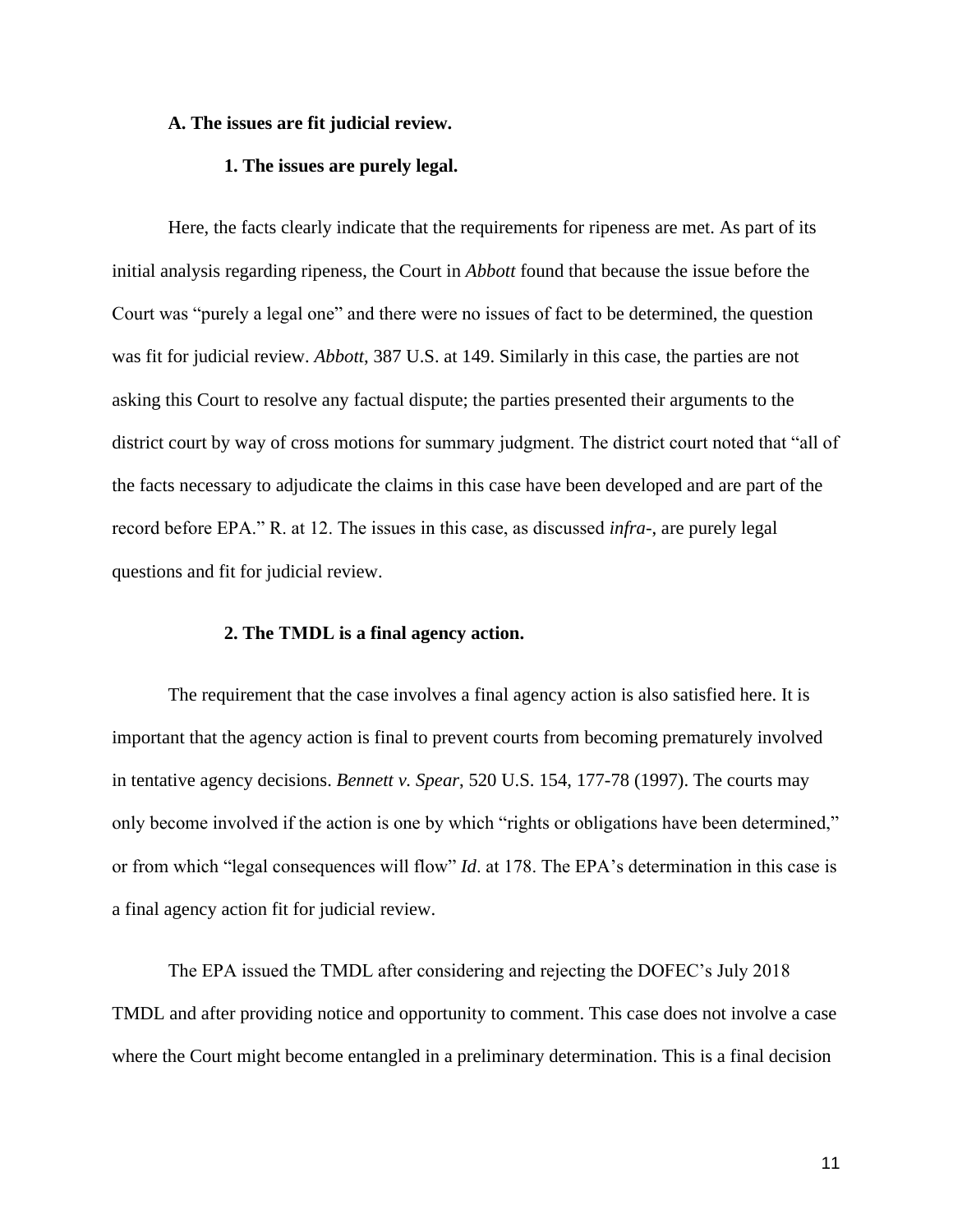in which the TMDL has been established. It is a decision having legal consequences if the parties do not comply.

#### **B. The parties will suffer hardship if judicial review is delayed.**

Finally, the second prong of the ripeness inquiry is satisfied here. The EPA contends that the adoption of a TMDL does not have any impact on the parties until it is incorporated into specific permits or other regulatory actions, and is thus, not a final agency action until this incorporation occurs. The court in *American Farm Bureau Fed'n v. U.S. EPA*, 792 F.3d 281 (3d Cir. 2015) found to the contrary. In *American Farm Bureau*, the court found that "Although the TMDL has yet to be incorporated into a state's continuing planning process and enforced against any individual plaintiff, members of the trade associations will have reason to limit their discharge of pollutants in anticipation of the TMDL's implementation. And it would impose hardship on the EPA and states not to hear this dispute now because they are poised to spend more time, energy, and money in developing implementation" *Id*. at 293.

In this case, the TMDL includes specific NPDES permit limits which must be implemented immediately. If the Court were to delay review, the parties would experience hardship by spending "time, energy, and money" to develop an implementation plan to comply with the TMDL which may be later modified by a Court. Thus, this Court should follow the holding set forth in *American Farm Bureau,* where the anticipation of the TMDL's implementation was found to be fit for judicial review and that delaying review would result in a hardship to the parties.

In a desperate search for relevant case law to support its position, the EPA argues that this Court should follow the rulings set out in *City of Arcadia v. U.S. EPA,* 265 F. Supp. 2d 1142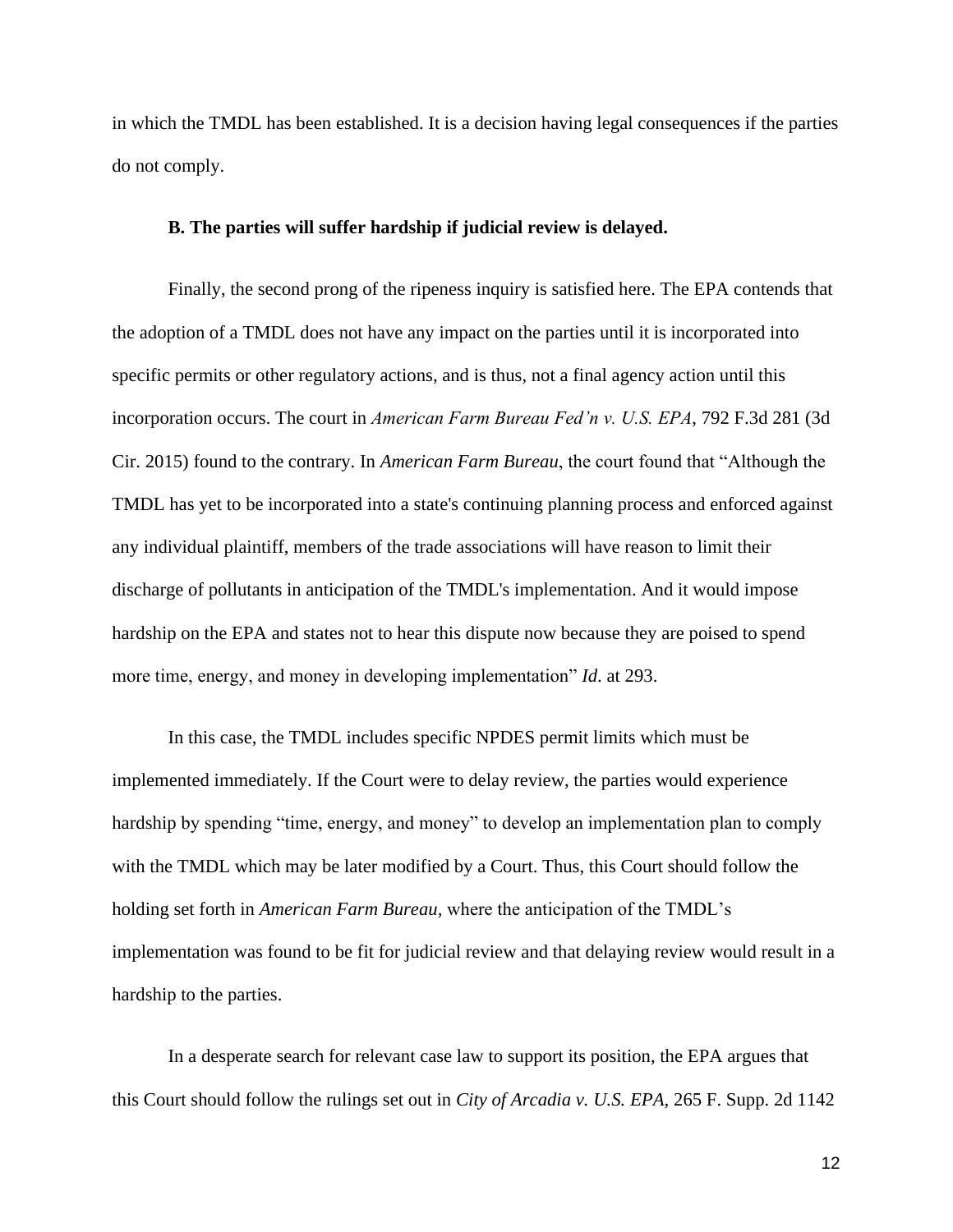(N.D. Cal. 2003), and *Bravos v. Green*, 306 F. Supp. 2d 48 (D.D.C. 2004). However, the facts of those cases differ drastically from the facts in this case. The courts explicitly noted that the challenges being brought in those cases were not challenges of final agency actions, but rather the procedure. "Plaintiff here, in a similar fashion [to Plaintiff in City of Arcadia], does not challenge the EPA's final action, i.e., the approval of the TMDL limits, but the procedure employed by the EPA to reach its final decision to approve the State's TMDLs, which included the review, but not the approval, of the State's implementation plan." *Bravos*, 306 F. Supp. 2d at 56. There is not a challenge of procedure in this case, the plaintiffs are challenging specific NPDES permit limits for the point source discharges, a final agency action. Thus, these cases are inapplicable in deciding this case.

The issue before this Court clearly meets the test set forth by the United States Supreme Court in *Abbott*, requiring that the issue is both fit for judicial resolution and would cause hardship to one of the parties if review is delayed. Further, it is clear that the test to determine a final agency action from *Bennett* is also met. The facts of this case are analogous to those before the court in *American Farm Bureau*. The Court should follow the holding set forth in that case, rather than following the determination set forth in *City of Arcadia* and *Bravos* which were based on dramatically different facts. The issue is ripe for judicial review.

# **II. THE DISTRICT COURT ERRED BY VACATING THE EPA'S DENIAL OF THE LAKE CHESAPLAIN TMDL AND VACATING EPA'S DEFINITION OF "TOTAL MAXIMUM DAILY LOAD."**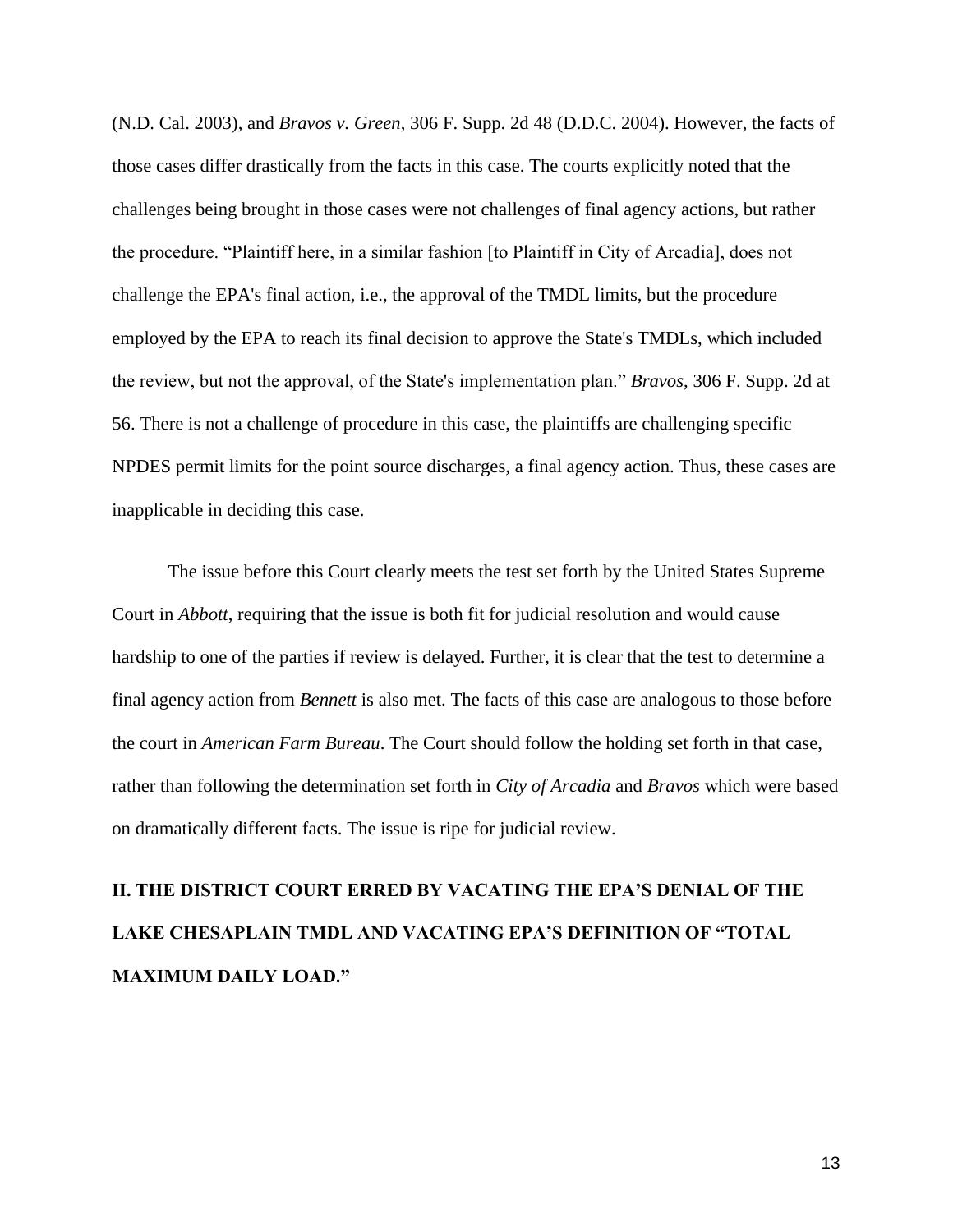**A. EPA's determination to deny New Union's Total Maximum Daily Load for Lake Chesaplain was based appropriately on EPA's reasonable interpretation of § 303(d) of the Clean Water Act.**

EPA acted within its statutory authority when it denied New Union's TMDL for Phosphorus for not including wasteload and load allocations because § 303(d) is ambiguous and EPA's regulated requirements for a TMDL are a reasonable construction of that statute. Courts have routinely held that taken together, the entire term "total maximum daily load" is ambiguous. *American Farm Bureau*, 792 F.3d at 297 (stating, "Mindful of agencies' considerable power under complex statutory regimes like the Clean Water Act, coupled with courts' consistent determinations that 'total maximum daily load' is ambiguous."). Under the long-standing *Chevron* doctrine, an agency is afforded considerable deference whenever Congress has left terms in a statute to be ambiguous. *Chevron, U.S.A., Inc. v. Nat. Res. Def. Council, Inc.,* 467 U.S. 837, 844, 104 S. Ct. 2778, 2782, 81 L. Ed. 2d 694 (1984).

To achieve Congressional goals of the CWA under 33 U.S.C. § 1251, it is imperative that the EPA is afforded deference through their expertise in determining what must be required in a state's proposed TMDL. Further, New Union itself has determined that Lake Chesaplain is a body of water that requires the utmost protection when the state listed the lake as a Class AA body of water under the CWA listing requirements. 33 U.S.C. § 1313(d)(1)(A). The District Court erred in vacating EPA's denial of New Union's TMDL for Lake Chesaplain for lacking WLA and LA for phosphorus and vacating the EPA's definition of "total maximum daily load" because (1) the statutory definition of Total Maximum Daily Load is ambiguous, and the EPA has reasonably interpreted the statute under the *Chevron* doctrine; and (2) EPA's decision to deny New Union's TMDL for Lake Chesaplain is a reasonable use of discretion by the agency.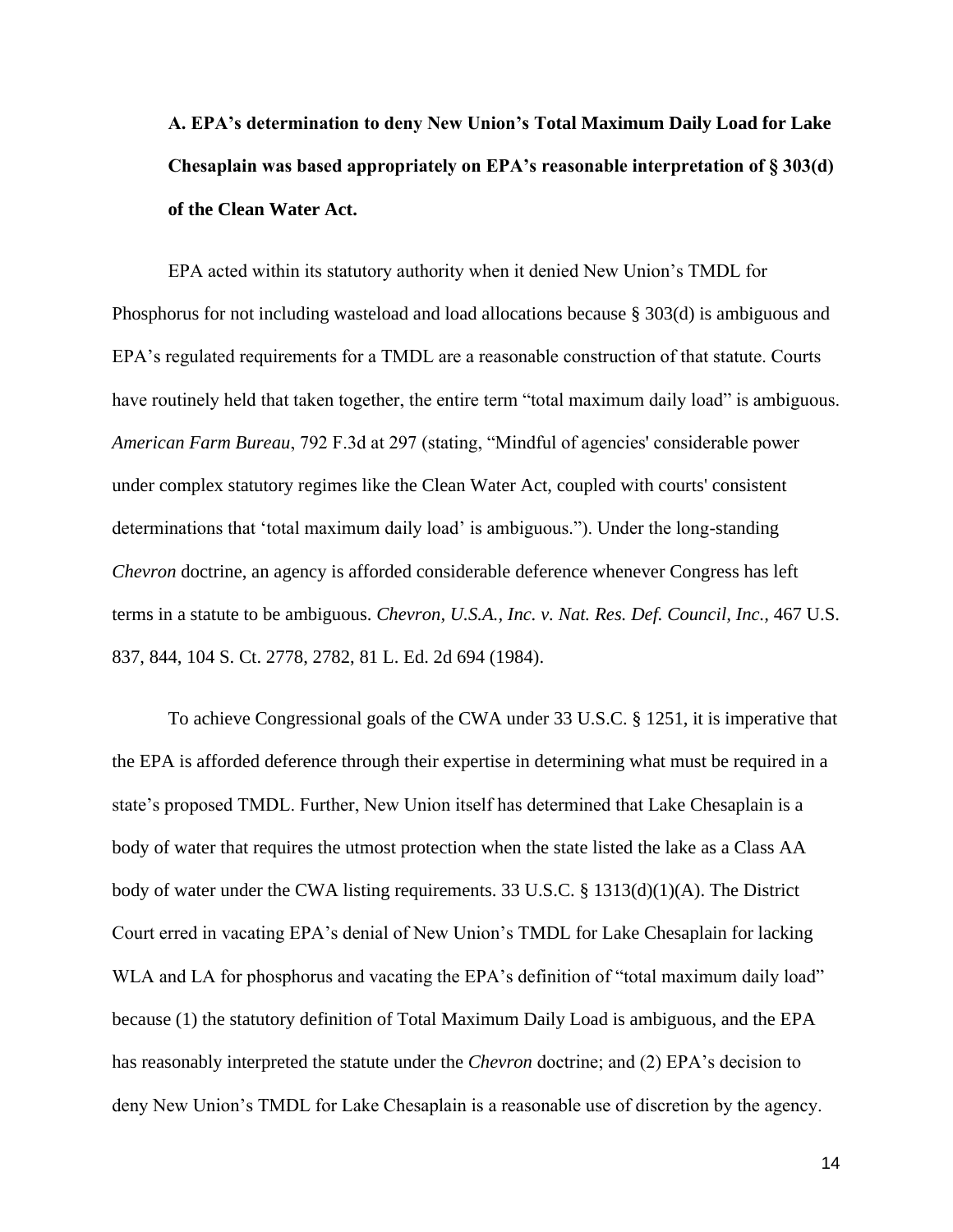## **1. The statutory definition of Total Maximum Daily Load is ambiguous and the EPA has reasonably interpreted the statute under the** *Chevron* **doctrine.**

The District Court erred when it vacated the EPA's regulatory definition of "total maximum daily load" because the statute is clearly ambiguous and under a *Chevron* analysis, the EPA's interpretation is reasonable by means of the agency's expertise under *Chevron* deference.

*Chevron* analysis is completed in two-steps. First, the Court must ask whether Congress' intent within the statute is clear, if it is, the analysis stops there and Congressional intent controls. *Chevron*, 467 U.S. at 843. If the Court finds that the statute is ambiguous, the Court must then determine whether the agency has reasonably constructed or interpreted the statute. *Id*. In this second step, the agency is granted a great deal of deference as an expert in the laws they are congressionally obliged to carry out, "This admonition has been consistently followed by this Court whenever decision as to the meaning or reach of a statute has involved reconciling conflicting policies, and a full understanding of the force of the statutory policy in the given situation has depended upon more than ordinary knowledge respecting the matters subjected to agency regulations." *United States v. Shimer*, 367 U.S. 382 (1961).

The District Court held that the "EPA's interpretation of the phrase 'total maximum daily load' to require allocation of all of the proposed individual reduction needed to meet that total runs counter to both the meaning and context of CWA § 303(d)." (R. at 13) The District Court came to this conclusion by stating the relevant portion of the statute, "… implies that the process of setting the TMDL was meant to include an allocation and limitation process of point and nonpoint sources, which is addressed in other sections of the CWA." *Id*.

15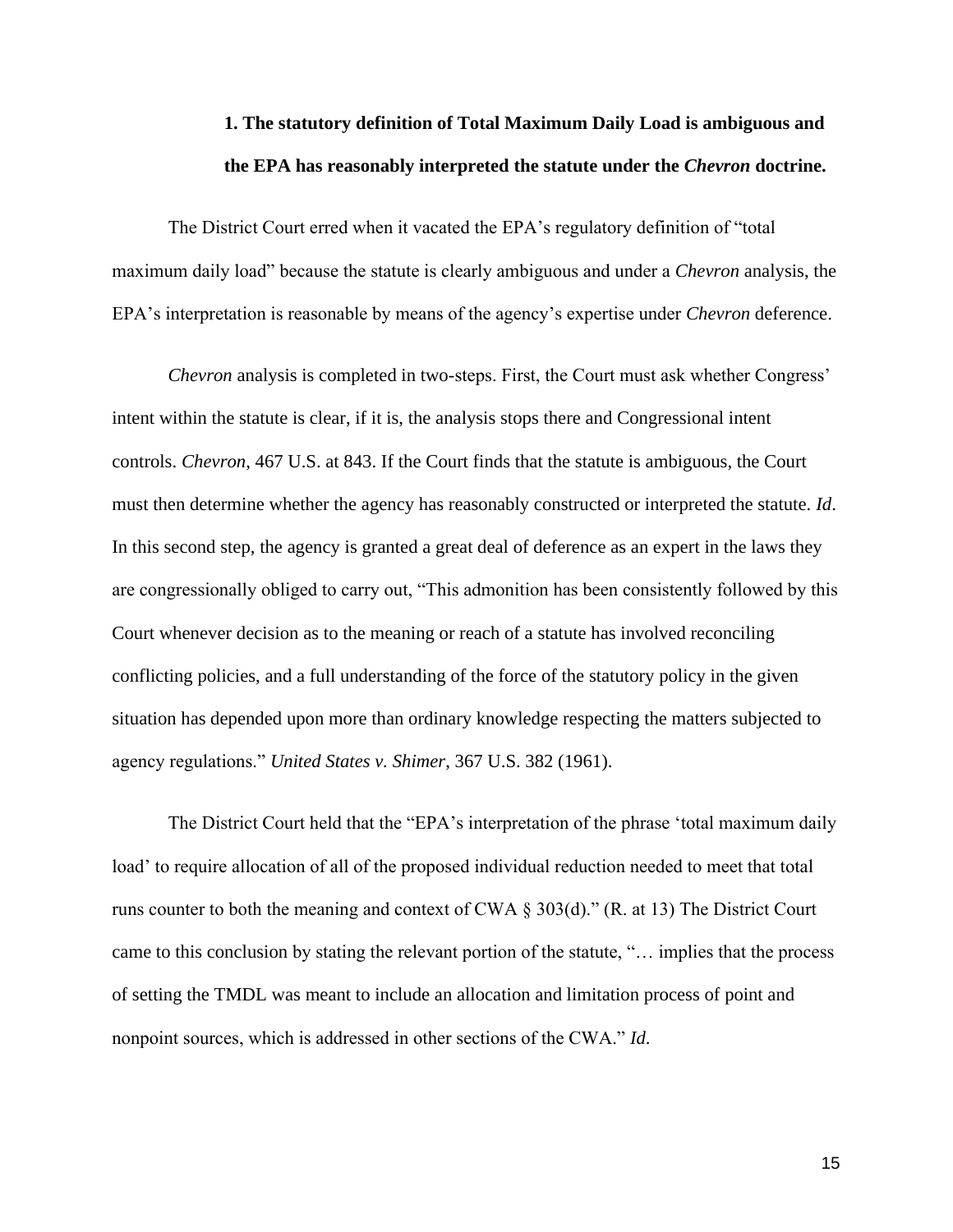The CWA was enacted with the EPA being assigned the duty, as Congress' agency of choice with expert knowledge in the field, to carry out its provisions. See *e.g. Chevron*, 467 U.S. at 865. There is no strict definition of "total" within the relevant portions of the statute. Since the enactment of the CWA, Congress has declined to define "total maximum daily load", let alone define "total", by amendment. *See* 33 U.S.C. § 1313. This could only mean Congress meant to leave the issue to the expertise of the agency, or that Congress is content with EPA's efforts in defining a TMDL. "When the agency interpretation faithfully fills the gap that Congress created, we move to Step Two, where we do not ask whether it is the best possible interpretation of Congress's ambiguous language. Instead, we extend considerable deference to the agency and inquire only whether it made 'a reasonable policy choice' in reaching its interpretation." *Nat'l Cable & Telecommunications Ass'n v. Brand X Internet Servs.*, 545 U.S. 967 (2005) When the EPA promulgated 40 C.F.R. 130.2(i), the agency made a reasonable policy choice centered around the goals and objectives set forth by Congress when passing the CWA. The EPA has rationally defined the term "total" to include WLA and LA that are admissible in a given body of water. The construction of the statute is, at worst, a slightly more stringent standard that ultimately reaches the goals in enacting the CWA.

The District Court did not look for a definition provided by Congress, or any attempts to look at the legislative history or any congressional reports. Instead, the District Court looked at other portions of the Clean Water Act and essentially replaced the determination of an expert agency with their own personal judgment. (R. at 13). The District Court reasoned its conclusion on the plain meaning and intention of Congress, though it never looked into any intent or any plain meaning. *Id*.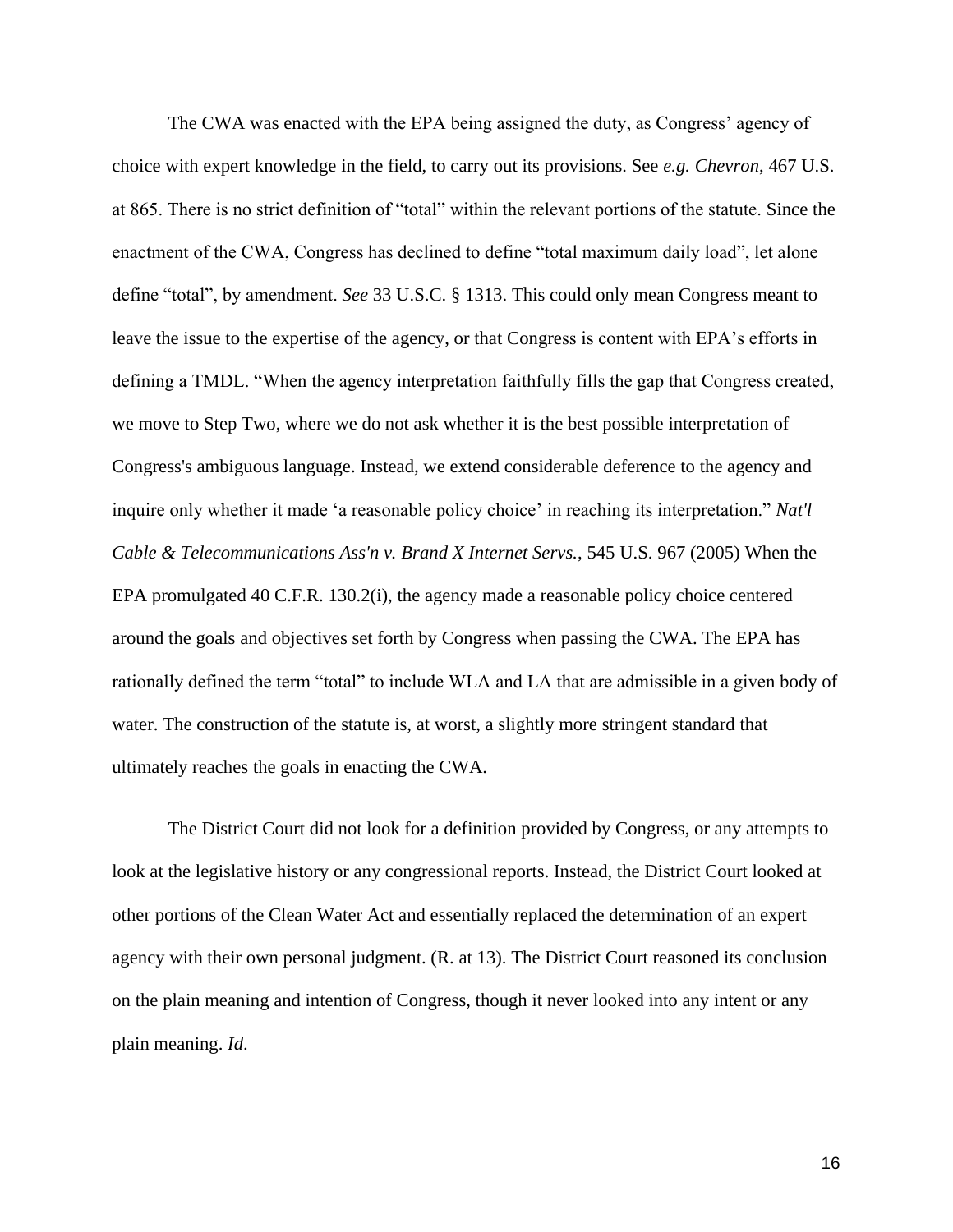The District Court then looks at the Clean Air Act (CAA), an entirely separate act of Congress, admittedly to achieve goals similar to the CWA, and states that EPA's inability to perform allocations or fill in TMDL's on state's behalf is an intentional omission by Congress to defer to states, rather than the agency. *Id*. Congress did not draft the CWA through a bipartisan effort to direct the states to be in control of protecting water quality with the EPA having no say in what TMDL is put into effect. EPA is not to draft their own TMDLs for the states, but instead give states the opportunity to create their own, with the EPA acting as a check to ensure it complies with federal standards.

The CWA requires that states must submit TMDLs in accordance with pollutants the Administrator finds suitable for calculation. 33 U.S.C. § 1313(d)(1)(C). New Union's TMDL excluded WLA and LA for phosphorus, decided by the Administrator to be a pollutant suitable for calculation, and is in fact contrary to the statute itself. *Id*, 33 U.S.C. § 1314(a)(2). New Union classified Lake Chesaplain as Class AA, its highest protected tier for the state's waters. New Union excluding WLA and LA for phosphorus is contradictory to their own classification. (R. at 8) Excluding WLA and LA for phosphorus makes the TMDL lack specificity that TMDLs require to clean and maintain water quality standards. TMDL's are known as the "technical backbone" for restoring and protecting the nation's waters. Michael M. Wenig, How "Total" Are "Total Maximum Daily Loads'' ?-Legal Issues Regarding the Scope of Watershed-Based Pollution Control Under the Clean Water Act, 12 Tul. Envtl. L.J. 113 (1998). In the Administrator's expert discretion through the agency's long-standing definition of TMDLs, reasonably constructed under the ambiguous statutory definition for TMDL, New Union's.

The *Chevron* Court stated, "If Congress has explicitly left a gap for the agency to fill, there is an express delegation of authority to the agency to elucidate a specific provision of the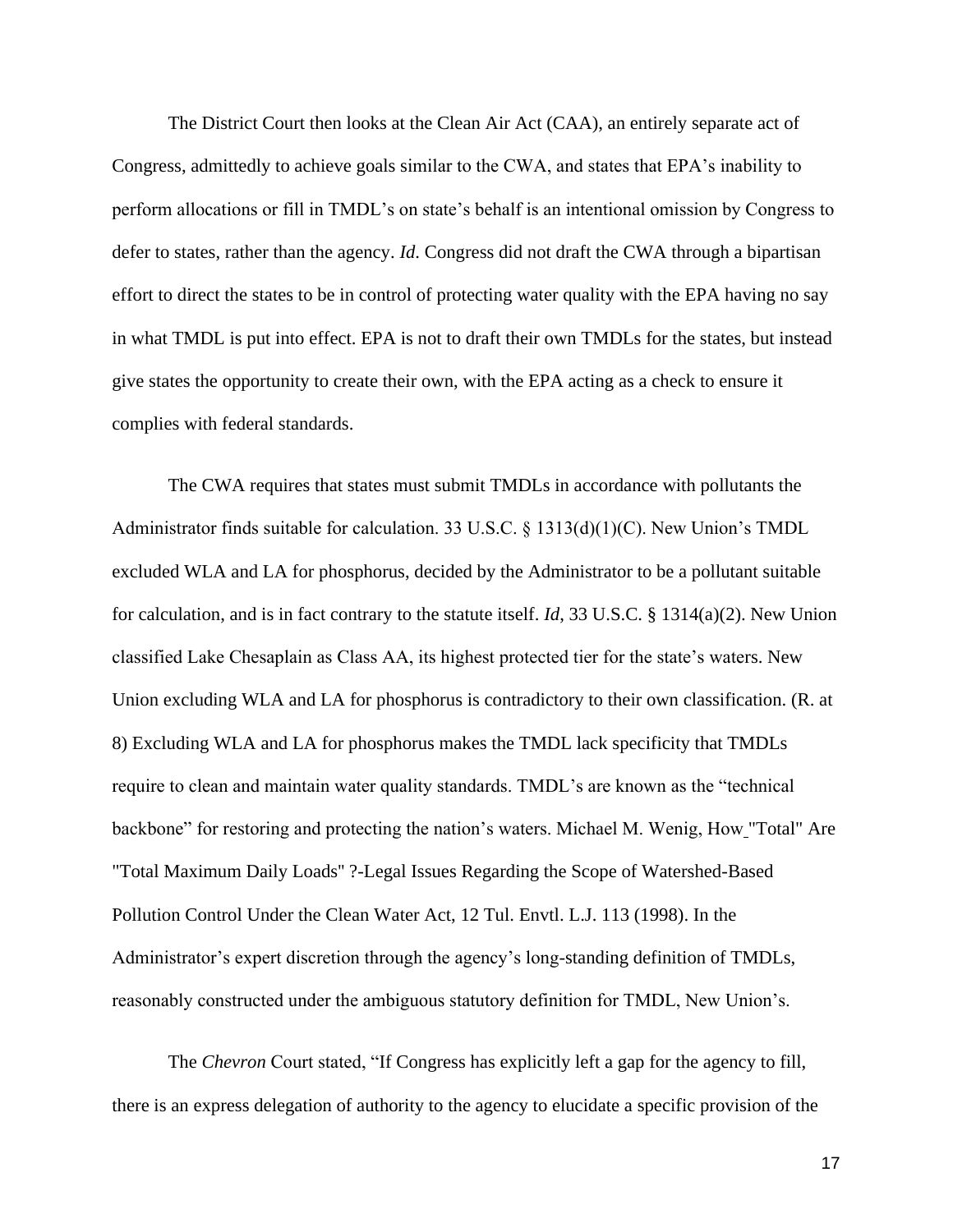statute by regulation. Such legislative regulations are given controlling weight unless they are arbitrary, capricious, or manifestly contrary to the statute" *Chevron*, 467 U.S. at 843-844. When a court is analyzing under *Chevron* analysis, they are ensuring that the agency action is not obviously in contrast to Congressional intent. The EPA was woefully aware of Congressional intent when regulating its definition for "total maximum daily load". The EPA, with its expansive knowledge of environmental issues, understood a simple summation of a pollutant for "total" was not enough to protect the nation's waters. Therefore, the EPA understood the necessity for wasteload and load allocations, or the goals of the CWA would not be accomplished. Because there is no basis for overturning the EPA's decision, the District Court's *Chevron* analysis is its own construction of an ambiguous statute, and the court substituted that judgment over EPA's expert judgment.

## **2. EPA's decision to deny New Union's TMDL for Lake Chesaplain is a reasonable use of discretion by the agency.**

The District Court erred in vacating the EPA's rejection of the Lake Chesaplain TMDL because the proposed TMDL did not sufficiently meet the goals of the CWA and EPA's reasonably founded regulations by excluding WLA and LA for phosphorus. The decision to vacate the EPA's determination to reject New Union's TMDL was based solely on the grounds that the rejection was for the exclusion of WLA and LA for phosphorus. TMDLs are much more than an "information gathering provision" as the District Court suggests. (R. at 13) A TMDL is the basis, the framework, or "technical backbone" used under the CWA. A TMDL does gather information, but this information needs to be precise and accurate, and must include WLA and LA, in order to achieve the goals Congress set forth under 33 U.S.C. § 1251.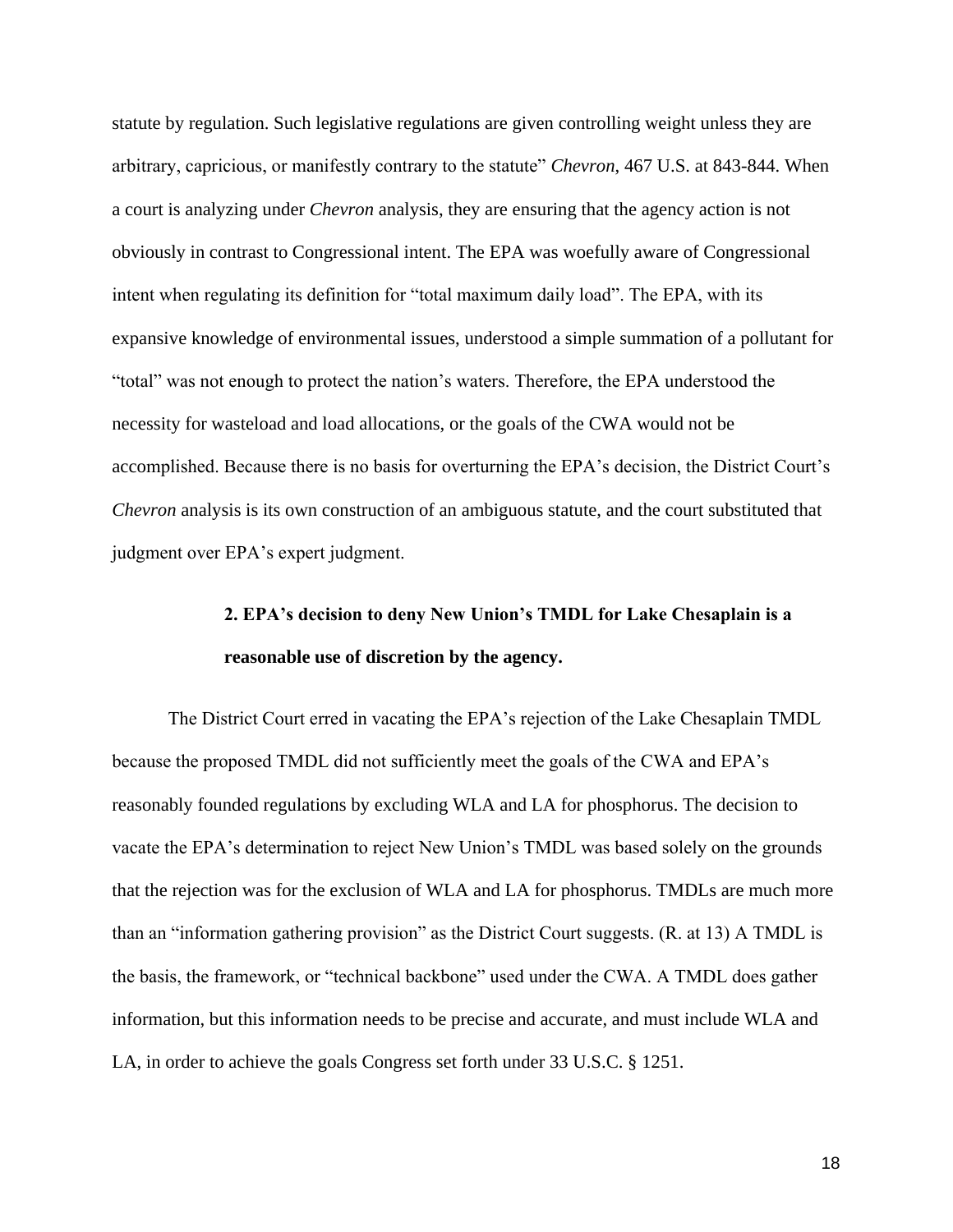Since 1985, the EPA has set the definition and requirements for a TMDL. 40 C.F.R. § 130.2(i). As has been established, this rule has been promulgated under the broad discretion afforded to the agency under the CWA. The EPA has defined a TMDL as: "The sum of the *individual* WLAs for point sources and LAs for nonpoint sources…" *Id.*

TMDLs are forward looking. Wenig at 108. WLA and LA applications are used in the permitting process as well as being a major factor in other processes of a TMDL. Water Quality Planning and Management, 50 FR 1774-01. If this weren't enough, WLA and LA have been relied on for nearly four decades in administering the aforementioned. This is not anything shocking to New Union, yet they decided to leave out phosphorus WLA and LA. EPA was therefore rightful to act on decades of precedent to reject the TMDL.

Affirming this view was the Third Circuit in 2015, stating, "The lawsuits of the 1990s were followed by the actual drafting of thousands of TMDLs, which the EPA has described as 'the technical backbone' of its approach to cleaning the Nation's waters." *American Farm Bureau*, 792 F.3d at 291. Like many federal environmental laws, it takes an extensive amount of time to put the programs forward to accomplish its goals. The EPA has put in nearly half a century of effort to put TMDLs in a position in which the agency and the states may move forward. Wenig at 105. Amidst the forty-years of precedent, the simple request that WLA and LA be added for a listed pollutant such as phosphorus was deemed "contrary to law" by the District Court, when it has been the law for decades. *See* 40 C.F.R. § 130.2. In another sense, this requirement for WLA and LA to be included in TMDLs harms neither party in the end. The permitting process revolves around the inclusion of WLA and LA, it better reflects the goals of the CWA set forth by congress, and it sets a solid foundation for future remediation and protection for Lake Chesaplain.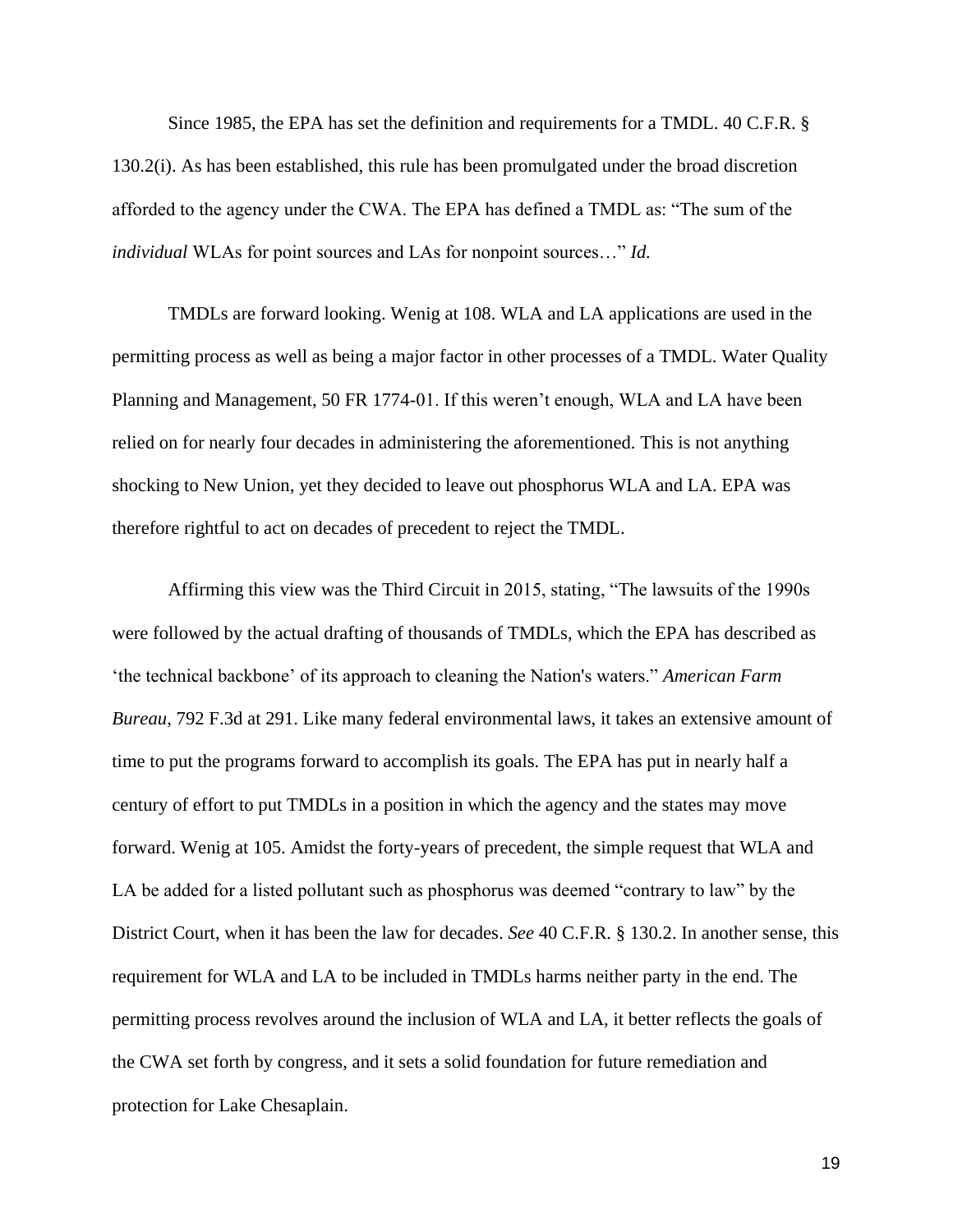The Third Circuit best understood this approach in the *American Farm Bureau* decision. "TMDL sets the basis for how water quality is to improve in the future and present. Not describing certain load allocations would complicate this process, defeating the goals and intention of a bipartisan Congress' work to pass the Clean Water Act." *American Farm Bureau*, 792 F.3d at 281. The facts of this Third Circuit case are akin to the case at hand. The issue with the present TMDL lies with the agricultural sector, "Ultimately, DOFEC adopted the Hog CAFO's position and, in July of 2018, adopted a TMDL that consisted solely of a 120 mt annual maximum, without any wasteload or load allocations." (R. at 10). In *American Farm Bureau*, the plaintiffs were agricultural interest groups, upset with the load allocations as being a regulatory expanse of EPA's jurisdiction. *American Farm Bureau*, 792 F.3d at 292. The Third Circuit recognized the grave stakes of overturning the EPA's definition of a TMDL and agreed with the promulgation of WLA and LA allocations. Notably, the Court correctly states, "Moreover, Congress's delegations to the EPA under the Clean Water Act are not limited to occasional ambiguous words; instead, Congress granted broad regulatory authority to the EPA, charging that, '[e]xcept as otherwise expressly provided in this chapter, the Administrator of the [EPA]... shall administer this chapter.' 33 U.S.C. § 1251(d)." *American Farm Bureau*, 792 F.3d at 297.

The EPA rejected the New Union TMDL under their longstanding definition of what is required by TMDLs, WLA and LA applications. This process is used for permitting and further water quality management by the states in conjunction with the EPA. *See* Water Quality Planning and Management, 50 FR 1774-01. By rejecting the New Union TMDL, the EPA acted under their Congressionally authorized regulatory jurisdiction, maintaining Congressional goals and long-standing precedent in cleaning up the nation's waters.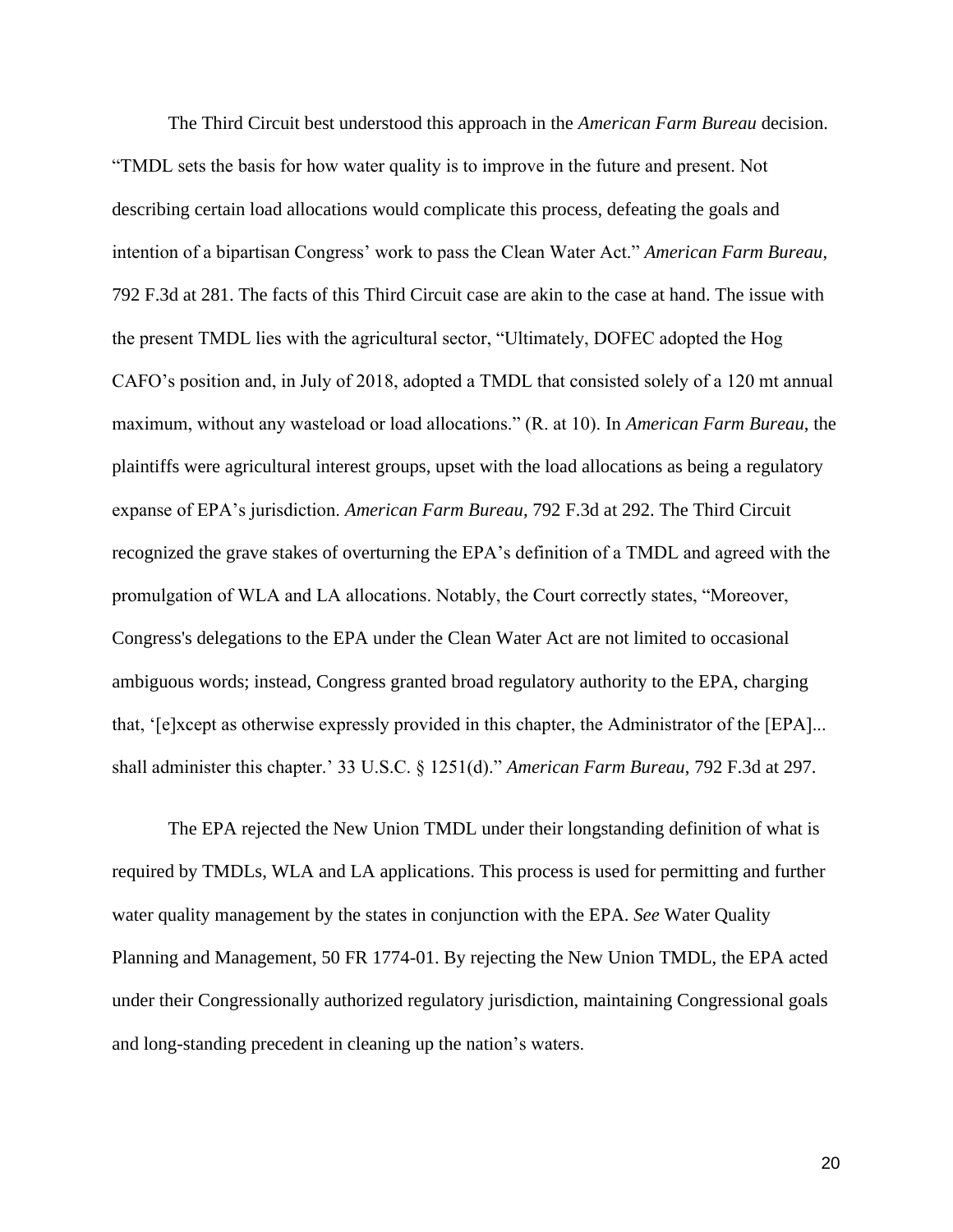## **III. AN ANNUAL POLLUTION LOADING REDUCTION TO BE PHASED IN OVER FIVE YEARS VIOLATES THE CWA § 303(d) REQUIREMENTS FOR A TMDL.**

The third issue before the Court is whether the EPA's adoption of a TMDL for the Lake Chesaplain Watershed consisting of an annual pollution loading reduction to be phased in over five years violated the CWA § 303(d) requirements for a TMDL. As part of this analysis, it must also be determined if the word "daily" as used in the CWA § 303(d) is ambiguous and can be interpreted to mean a measure other than daily.

#### **A. The term "daily" is unambiguous.**

The Court must begin with an analysis under *Chevron*. *Chevron* sets forth the standard for judicial review of an agency's construction of a statute. Under *Chevron,* if a court is to review the construction of a statute, the court is confronted with two questions. *Id*. at 842. First, the court must determine if "Congress has directly spoken to the precise question at issue." *Id*. If the statute is unambiguous, and Congress's intent is clear, the court need not proceed any further in its analysis, and the court and agency must give effect to Congress's expressed intent. *Id*. at 842-43. On the other hand, if Congress has not directly addressed the question at issue, the reviewing court must consider whether "the agency's answer was based on a permissible construction of the statute." *Id*. at 843. If Congress has left either an explicit or implicit gap, it is then within the authority of the agency to fill and clarify that gap by implementing regulation. *Id*. at 843-44.

Here, the first step of the *Chevron* analysis clearly determines this issue. Beginning with the statute's language: "[e]ach state shall establish... the total maximum daily load, for those pollutants which the Administrator identifies... as suitable for such calculation." 33 U.S.C. §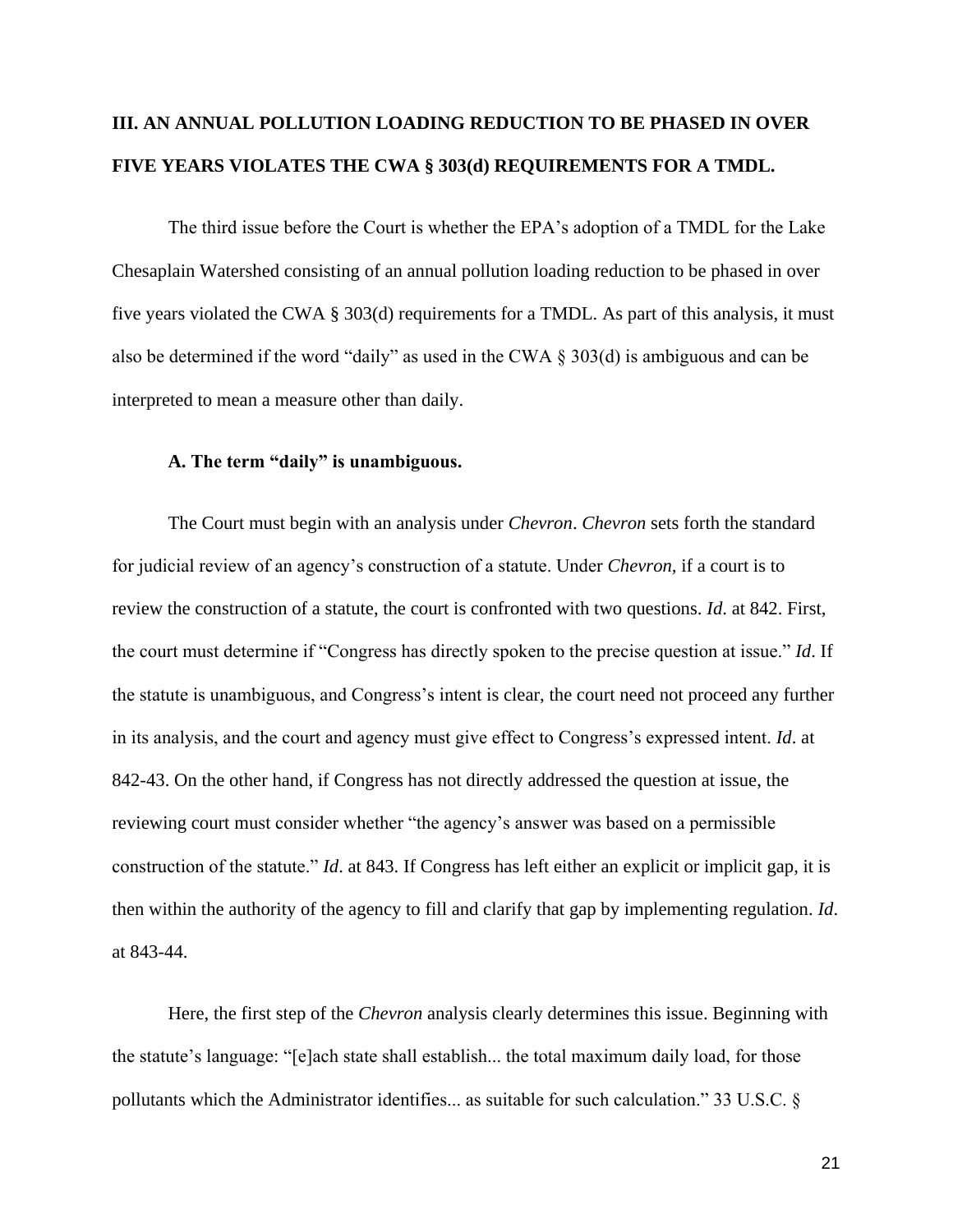$1313(d)(1)(C)$ . This exact provision was addressed in a case with strikingly similar facts by the District of Columbia Circuit Court of Appeals in *Friends of Earth, Inc. v. E.P.A.,* 446 F.3d 140 (D.C. Cir. 2006).

In that case, the court held that Congress's use of the word "daily" was not ambiguous whatsoever. The court stated that "[n]othing in this language even hints at the possibility that EPA can approve total maximum 'seasonal' or 'annual' loads." *Id*. at 144. The court further held that 33 U.S.C. § 1313(d)(1)(C) explicitly says "daily" and that there is nothing ambiguous about that command. *Id*. The court then turned to the most straightforward way to determine the meaning of a word, the dictionary. "'Daily' connotes 'every day.' *See Webster's Third New International Dictionary* 570 (1993) (defining 'daily' to mean 'occurring or being made, done, or acted upon every day'). Doctors making daily rounds would be of little use to their patients if they appeared seasonally or annually. And no one thinks of '[g]ive us this day our daily bread' as a prayer for sustenance on a seasonal or annual basis. Matthew 6:11 (King James)." *Id*. The court went even further finding "[i]f Congress wanted seasonal or annual loads, it could easily have authorized them by calling for 'total maximum daily, seasonal, or annual loads.' Or by providing for the establishment of 'total maximum loads,' Congress could have left a gap for EPA to fill. Instead, Congress specified 'total maximum daily loads.' We cannot imagine a clearer expression of intent." *Id*.

**B. Assuming, arguendo, that the term daily is ambiguous, the EPA failed to provide adequate justification for its actions.**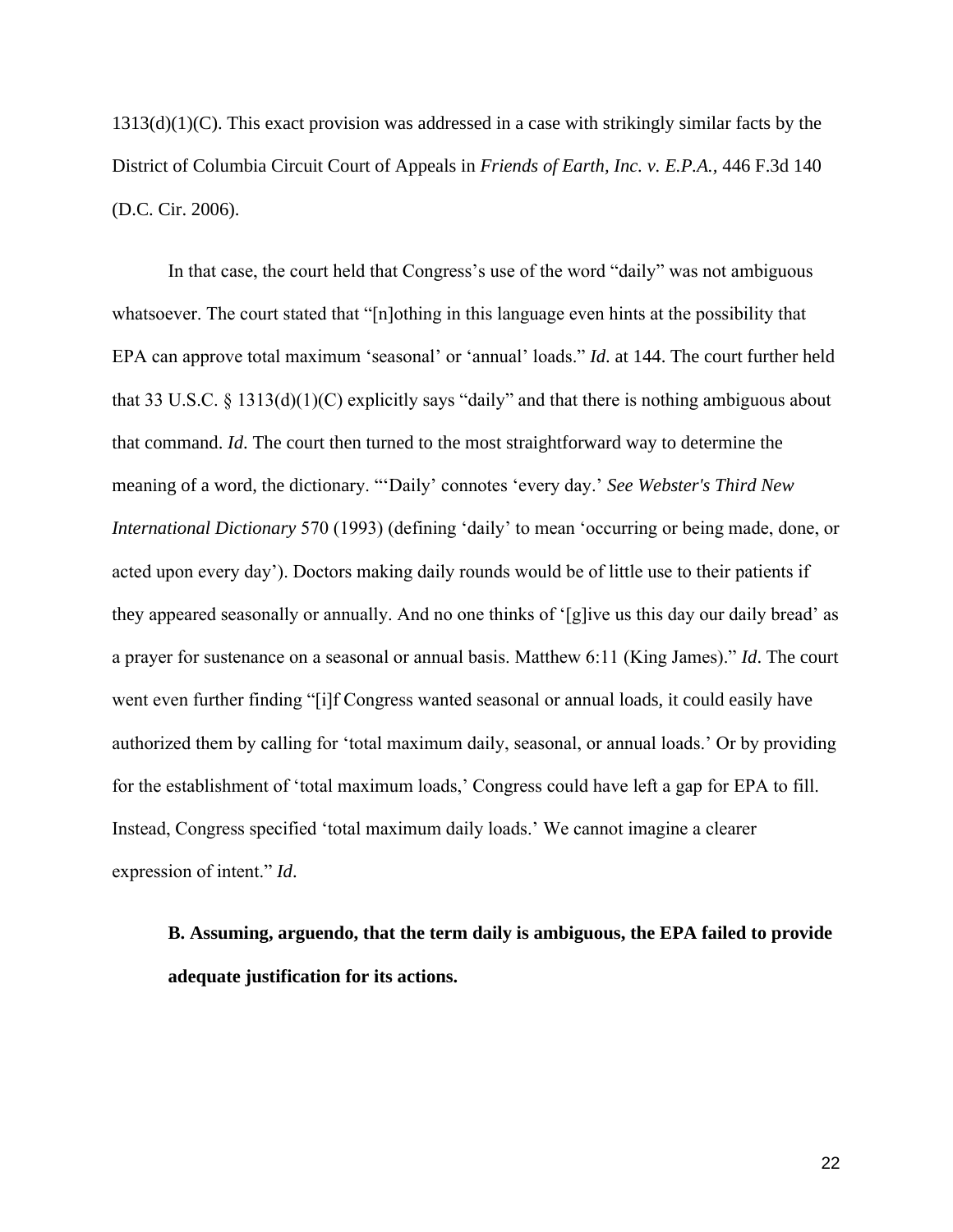While CLW contends the ruling in *Friends of Earth* is clear and on point, CLW acknowledges there are courts which have found the word "daily" is ambiguous and have moved to the second step of the *Chevron* analysis.

The Second Circuit in *NRDC v. Muszynski*, 268 F.3d 91 (2d Cir. 2001) moved to the second step of the *Chevron* analysis when considering the same provision of the CWA. That case also has similar facts to the facts of this case. In *NRDC*, the Second Circuit determined that "[t]he CWA calls for establishment of a 'total maximum daily load,' not an hourly, weekly, monthly, or annual load. We believe, however, that the term 'total maximum daily load' is susceptible to a broader range of meanings. Indeed, NRDC's overly narrow reading of the statute loses sight of the overall structure and purpose of the CWA." *Id*. at 98. It is crucial to recognize that the Second Circuit did not simply state this and move on. Rather, the court later specified that it did not find "adequate reasons in the record before us to explain why phosphorus is best regulated by TMDLs expressed in terms of annual loads." *Id*. at 103. Thus, the court remanded the case for "the EPA to justify how the annual period of measurement takes seasonal variations into account." *Id*. at 99.

In comparing the justification required in *NRDC* to the facts of this case, the record before this Court shows no indication whatsoever that the EPA has justified how it has taken the seasonal variations into account. The maximum loading in this case was calculated at 120 metric tons (mt) annually. R. at 8. The EPA gave no explanation as to how that number takes seasonal variations into account, as required by the court in *NRDC*. It was simply proposed that the reduction in phosphorus discharges be phased in over a period of five years. R. at 9. The record does not indicate that the EPA gave so much as a thought, let alone an explanation, as to why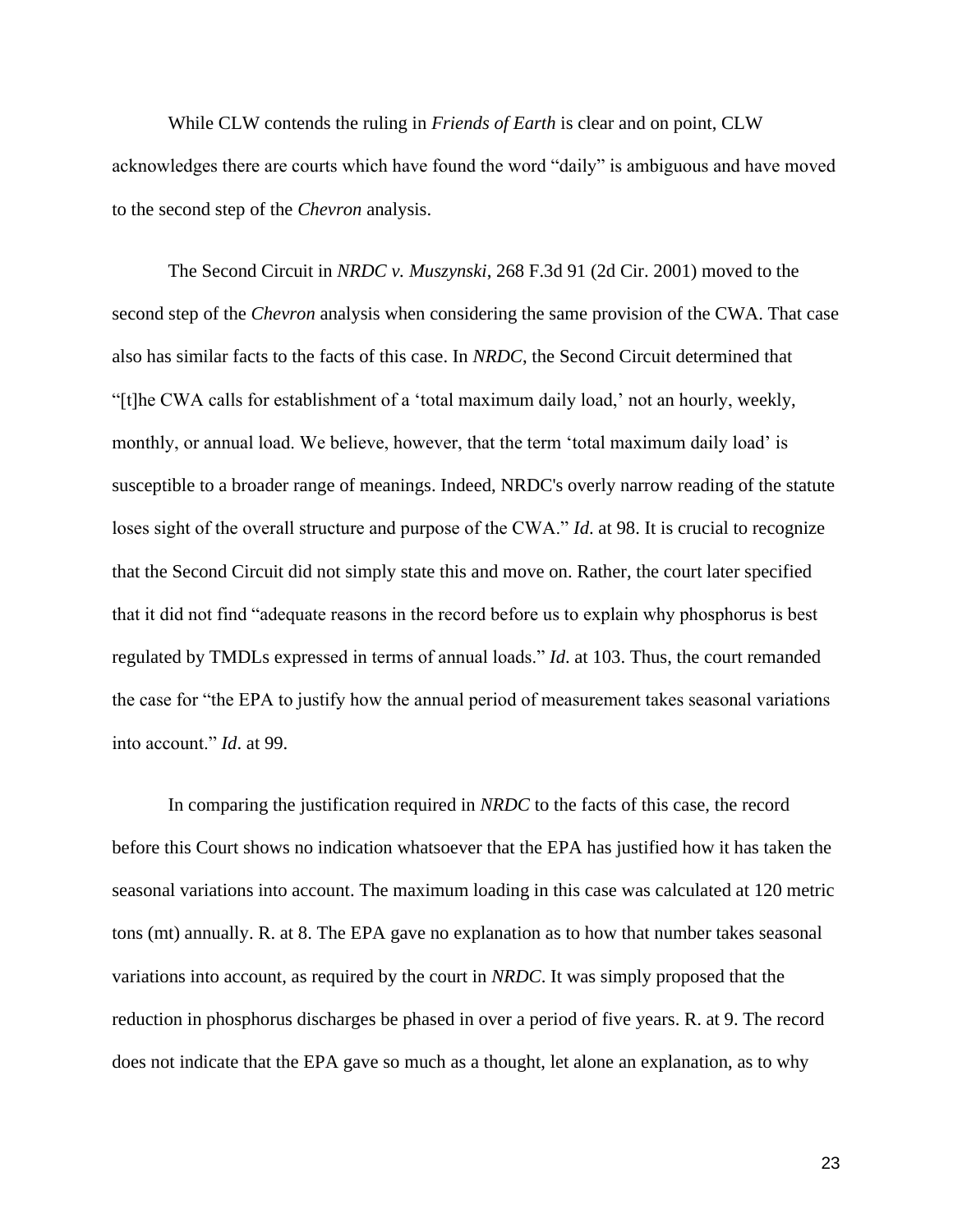this five-year plan was adequate. Nor does the record suggest that the EPA has justified how the annual measurement accounts for seasonal variations.

The Third Circuit further addressed the Second Circuit's ruling that the CWA is ambiguous in its use of the word "daily" and held that the EPA has the authority on how to promulgate a "total daily maximum load" pursuant to the second prong of *Chevron*. *American Farm Bureau*, 792 F.3d at 296. The court held that "[a]lthough Congress explicitly required the EPA to establish "total maximum daily loads," it nowhere prescribed how the EPA is to do so." *Id.* at 298. "[T]he APA likely requires the EPA to provide sufficient information in connection with the TMDL for the public adequately to comment on the agency's judgment and to make suggestions where appropriate." *Id*. The court went on to state that the "EPA would fall afoul of this requirement if it published only a number with no supporting information, as the public would be unable to comment on the number without knowing whether or how the EPA thought such a level of discharged pollutant could be achieved." *Id*. In order to provide sufficient information in connection with the TMDL for the public to adequately comment, the EPA laid out in detail "(1) how and why it arrived at the number it chose; (2) how it thinks it and affected jurisdictions will be able to achieve that number; (3) why that number is 'necessary to implement the applicable water quality standard  $[]$ , *Id.* § 1313(d)(1)(C); (4) when it expects the TMDL to achieve the applicable water quality standard; and (5) what it will do if the water quality standard is not met." *Id*.

The facts of this case can be distinguished. While the court in *American Farm Bureau* found that the TMDL did not violate the CWA, it did so because the EPA provided detailed steps as to how it reached the TMDL. *Id*. Here, the EPA has not provided detailed steps as to how it reached the TMDL. Of the five (5) justifications for the TMDL that the EPA provided in

24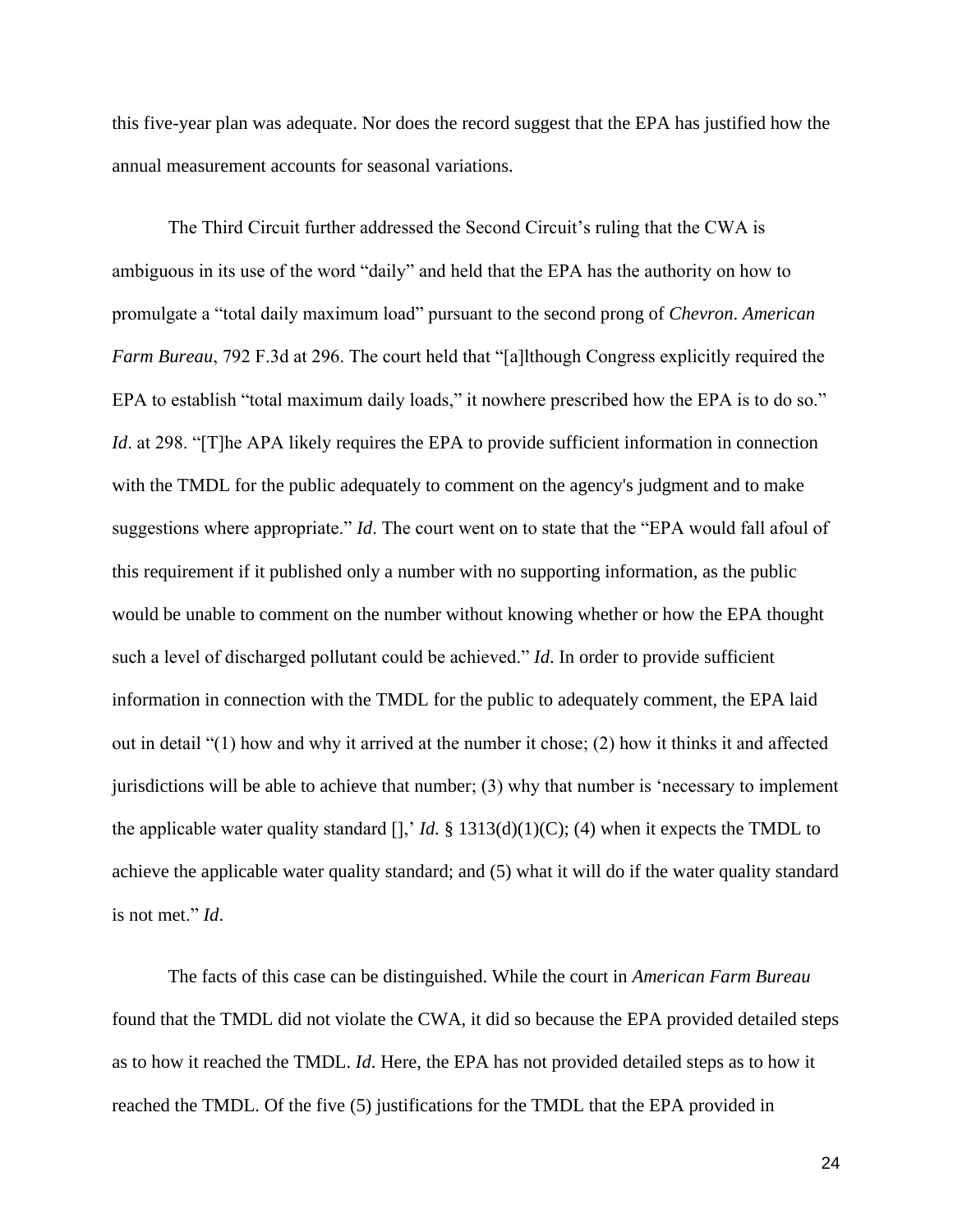*American Farm Bureau*, it has only provided one (1) of them in this case. The EPA has not (1) explained how and why it arrived at the number it chose; (2) how it thinks the affected jurisdictions will be able to achieve that number; (3) why that number is "necessary to implement the applicable water quality standard" 33 U.S.C.  $1313(d)(1)(C)$ ; or (5); what it will do if the water quality standard is not met. The only detail which the EPA has provided is (4) when it expects the TMDL to achieve the applicable water quality standard. R. at 9.

The EPA's interpretation of the term "total maximum daily load" clearly violates Congress's intentions set forth in CWA § 303(d). Following the Supreme Court's precedent in *Chevron*, the term "daily" is intended to mean "daily." If this Court gives the EPA the benefit of the doubt and moves to the second step of the *Chevron* analysis, the EPA has provided no justification for how its annual measurement will account for seasonal variations as required by the APA or otherwise provide the details necessary to allow for meaningful public comment.

# **IV. EPA'S APPROVAL OF BMP CREDITS WAS ARBITRARY AND CAPRICIOUS BECAUSE THEY FAILED TO CONSIDER RELEVANT FACTORS THAT ARE STATUTORILY REQUIRED.**

#### **A. The cases cited by the district court are inapposite to the case at bar.**

The district court claimed that the "reasonable assurance" standard for approving BMP credits receives no deference because it has never been adopted by the EPA through notice and comment rulemaking. To support this claim, the court asserted that the "TMDL program is a planning and information program, not an implementation program," and, "nothing in the CWA requires actual implementation and compliance by nonpoint sources, which Congress left optional to the states," citing *Sierra Club v. Meiburg,* 296 F.3d 1021, 1025 (11th Cir. 2002), and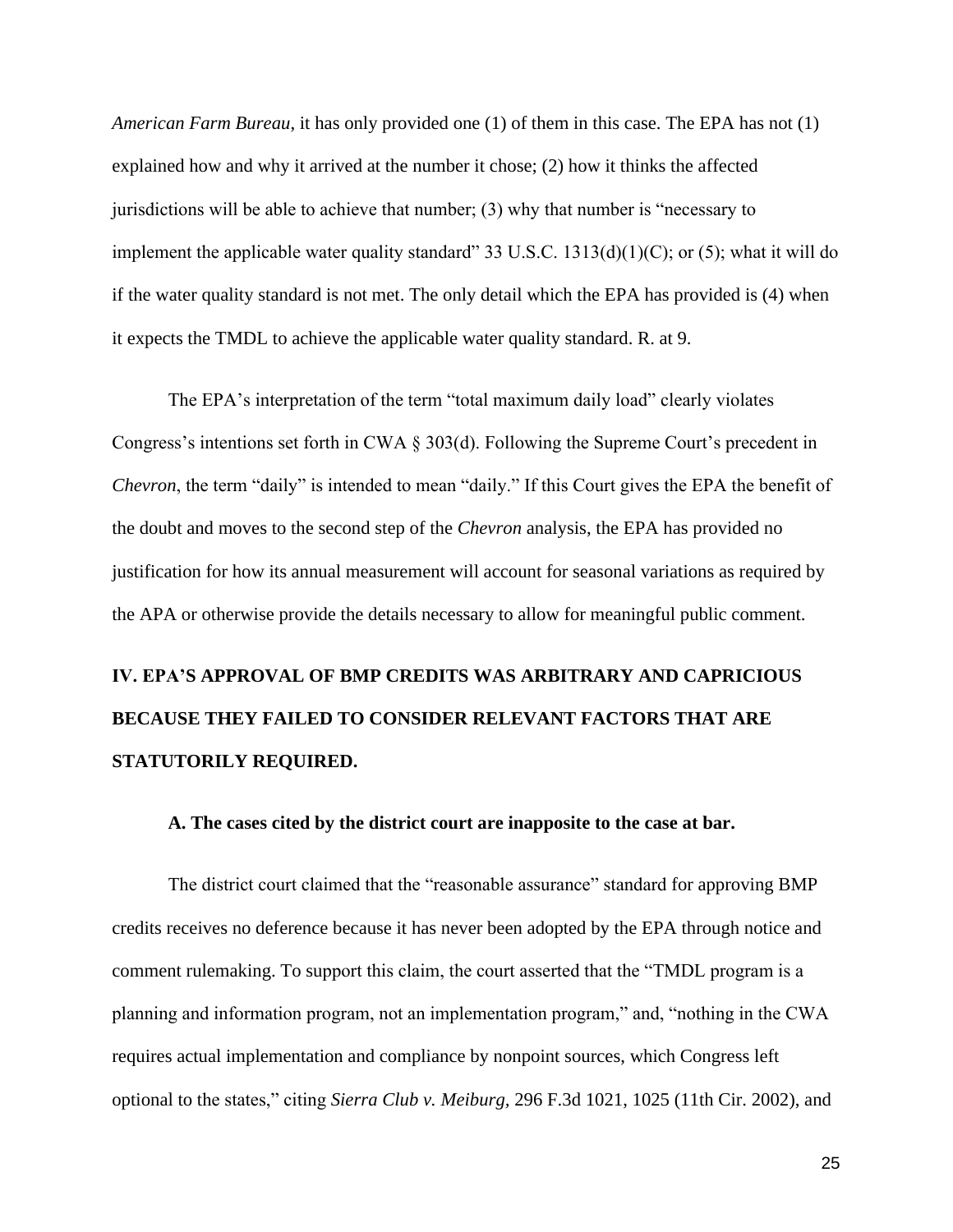*City of Arcadia,* 265 F.Supp.2d at 1144-45. However, these cases are inapposite to the case at hand and neither supports the claim that "*nothing* in the CWA requires actual implementation and compliance by nonpoint sources." *Id*.

In *Meiburg*, the parties had entered into a consent decree that stated, "if Georgia failed to establish TMDLs, EPA was required to do so," and defined a TMDL as having the meaning provided at § 1313 of the CWA and 40 C.F.R. 130.2(i). 296 F.3d at 1029-1030. EPA established TMDLs, but the district court ruled that the decree also required EPA to develop implementation plans as part of EPA's requirement to set the TMDLs. *Id.* at 1027-1028. A threshold jurisdictional question for the Court of Appeals was whether this holding modified the injunctive relief the decree provided or interpreted it. Id. at 1028.

The Eleventh Circuit found the district court ruling to be a modification of the consent decree because, "an implementation plan is a formal statement of how the level of [a] pollutant can and will be brought down to or kept under the TMDL," and "[n]either the referenced statutory provision nor the referenced regulation includes implementation plans within the meaning of TMDLs." *Id.* at 1030-31.

*Meiburg* is very fact specific and focuses on the authority to develop implementation plans, not the relevant factors EPA must consider when *approving* state management plans. Further, there is a fundamental difference between the "implementation plan" in *Meiburg* and the "reasonable assurance" standard at issue in this case. Here, there is no argument for a specific implementation plan. Instead, CLW argues that EPA cannot take credit for LA reductions anticipated from the implementation of BMPs for nonpoint sources where the state has not demonstrated "reasonable assurance that nonpoint source controls will be implemented and

26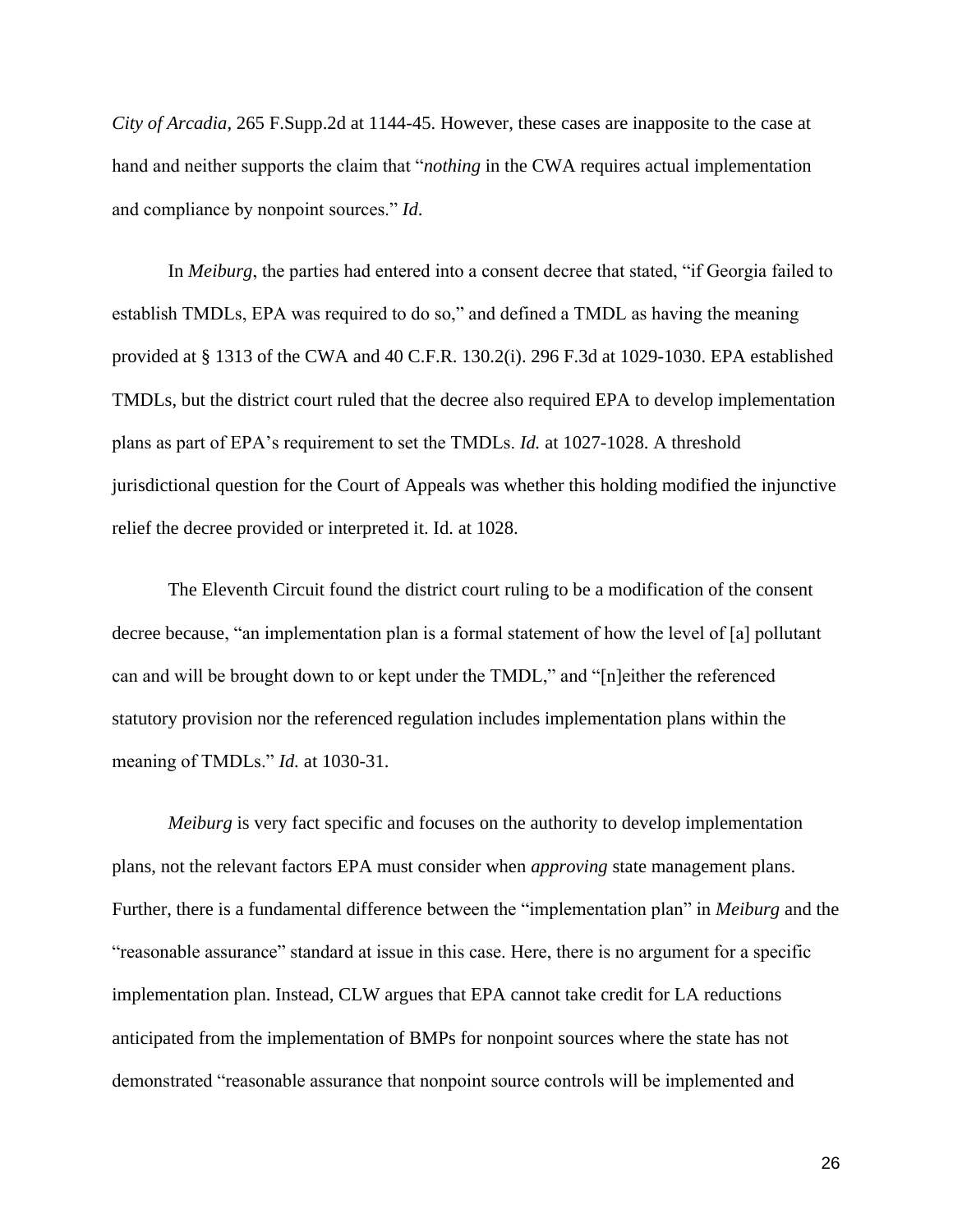maintained." EPA, Guidance for Water Quality Based Decisions: The TMDL Process (1991). Requiring "reasonable assurance" does not redirect implementation authority to EPA or impede on the state's authority to decide *how* TMDLs will be implemented; it simply provides that EPA must review the state's nonpoint source management plan to assess whether their BMPs are achievable before approving reduced wasteload allocation permits for point sources in the watershed. In fact, the court in *Meiburg* acknowledged this discretionary duty of approval as part of the TMDL process: "States also have to prepare a management program that identifies 'best management practices and measures' to reduce pollution. *Id*. at § 1329(b). EPA exercises authority over these programs and must approve them." *Meiburg*, 296 F.3d at 1026.

*City of Arcadia* characterizes TMDLs similarly to the district court in its holding. "TMDLs established under Section  $303(d)(1)$  of the CWA function primarily as planning devices and are not self-executing." *City of Arcadia,* 265 F.Supp.2d at 1144. However, this characterization of TMDLs is irrelevant to the issue at hand. The *City of Arcadia* case addresses EPA's authority to approve state-submitted TMDLs when EPA has already created its own; it does not address whether or how EPA can approve of management plans that allot credits for nonpoint pollution reduction. Though the courts in both *Meiburg* and *City of Arcadia* did hold that the CWA puts the responsibility for implementation of TMDLs on the states, as the district court here asserted, they did not suggest that nothing in the CWA requires actual implementation and compliance by point sources. *Meiburg,* 296 F.3d at 1021; *City of Arcadia,* 265 F.Supp.2d at 1152. And, as addressed above, requiring "reasonable assurance" does not redirect implementation authority to EPA or impede on the State's authority to decide *how* TMDLs will be implemented.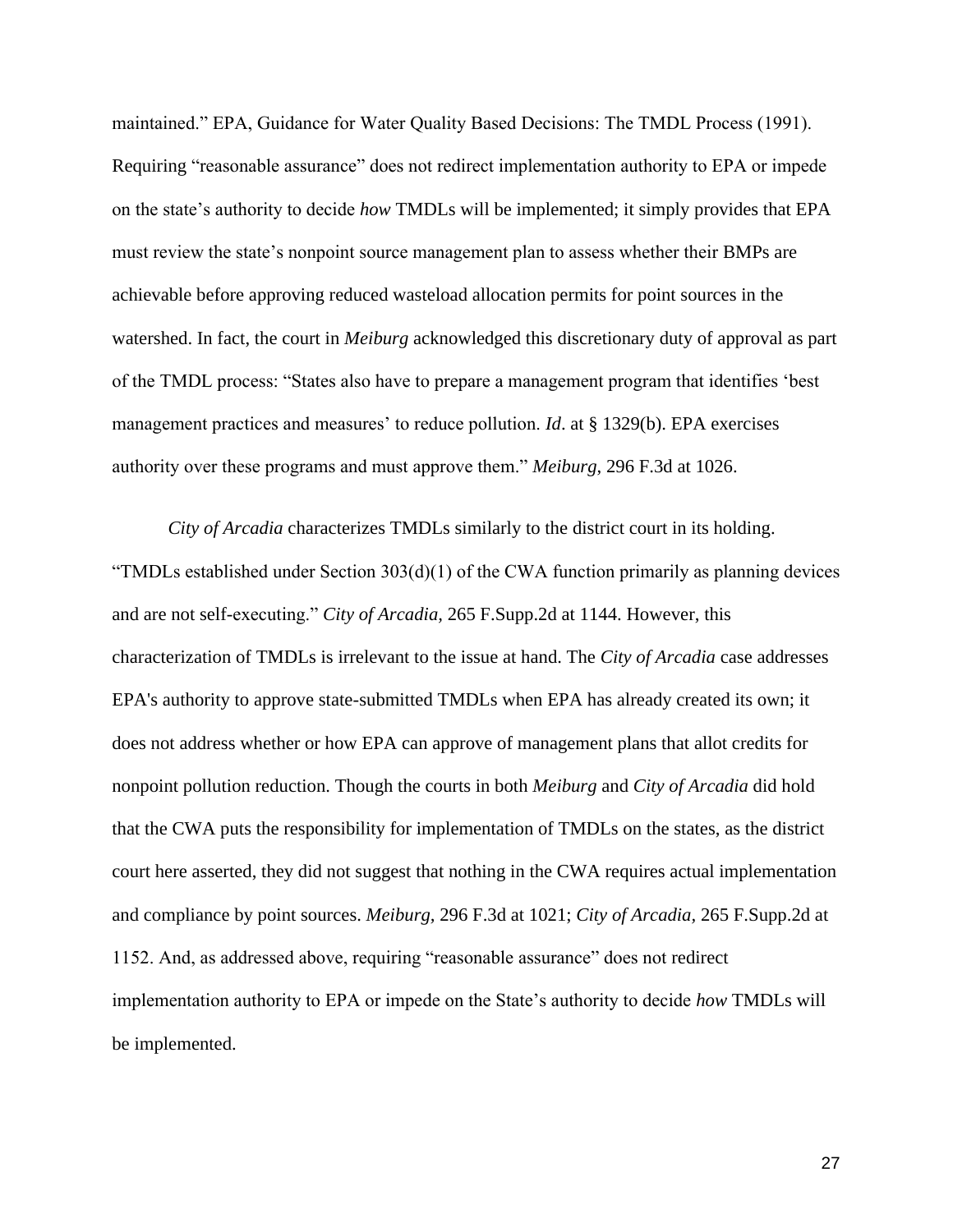**B. The district court erred in holding that the "reasonable assurance" requirement receives no deference because it is a statement of policy entitled to** *S***kidmore deference.**

## 1. **The reasonable assurance requirement is a valid policy that has been recognized by multiple courts.**

While no court opinion has explicitly stated that "reasonable assurance" is a longstanding general statement of policy, many courts have recognized that the reasonable assurance requirement is a valid part of the TMDL approval process. (*See Sierra Club v. State Water Control Bd*., 898 F.3d 383 (4th Cir. 2018); *In re 401 Water Quality Certification*, 822 N.W.2d 676 (Minn. Ct. App. 2012); and *Bravos v. Green*, 306 F. Supp. 2d at 52.). Further, in *American Farm Bureau*, where the court upheld the validity of requiring reasonable assurance, they included a footnote that stated, "[t]he court is cognizant that broad *policy* declarations cannot be used to justify every action. . . . [n]evertheless, . . . any action that is consistent with *policy*  declarations and otherwise lawful should be upheld," suggesting they recognized this standard as a general statement of policy. 984 F.Supp.2d at footnote 22 (M.D. Pa. 2013)(emphasis added).

In *American Farm Bureau*, the controversy arose after the EPA published the 2010 Chesapeake Bay TMDL to comply with the Clean Water Act. 984 F.Supp.2d 289. "The EPA developed the Chesapeake Bay TMDL in reliance on these plans (states' watershed improvement plans) and did so only after approving the pollutant limitations and concluding that each state had given 'reasonable assurance' of actually meeting the targets in its Watershed Improvement Plan." *Id*. at 291. The Farm Bureau sued the EPA asserting, among other claims, that the EPA exceeded its statutory authority by requiring "reasonable assurance" from the states in drafting

28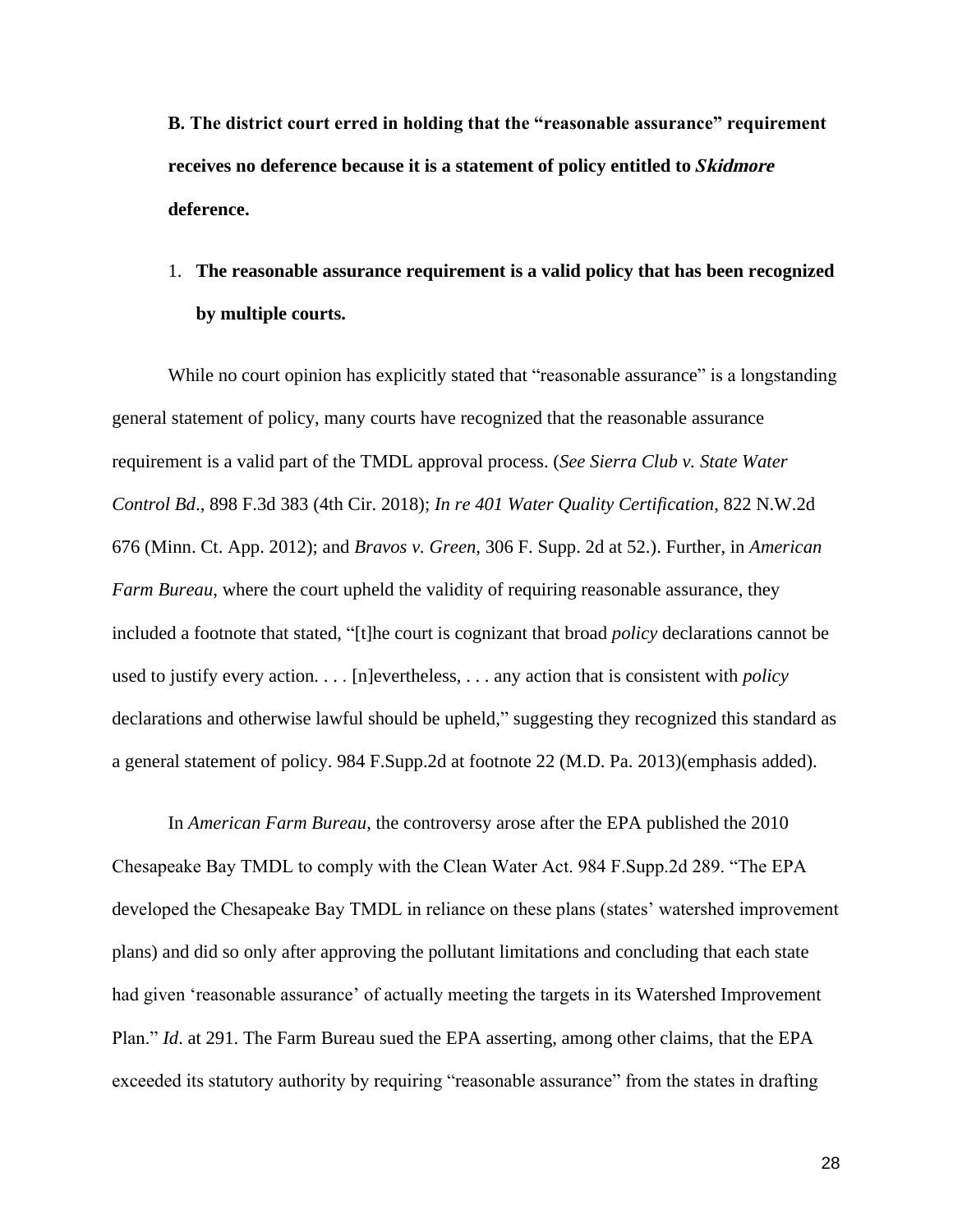that document. Farm Bureau's argument seems similar to what the district court in the present case was alleging, claiming that the "reasonable assurance" requirement would serve to unlawfully insert EPA into TMDL implementation. *Id.* at 325.

The *American Farm Bureau* court was unconvinced that the "reasonable assurance" requirement related to implementation.

[T]he mere practice of setting a standard upon which the proposed allocations are judged is not, by itself, implementation. The standard does not require the states to undertake any particular implementation effort. *Rather, the court finds that the "reasonable assurance" standard was an attempt by EPA to clarify the basis upon which the proposed allocations are judged*.

*Id.* at 326 (emphasis added).

Furthermore, the court acknowledged that "a TMDL is an informational document, not an implementation plan," as both the district court in the case at bar and the court in *City of Arcadia* asserted. *Id.* However, unlike the district court in the present case, the *American Farm Bureau* court found this definition to not only be compatible with "reasonable assurance", but supportive of their decision to uphold the "reasonable assurance" requirement. They concluded that, "the reasonable assurances requirement helps to inform the TMDL writer of the proper setting of pollutant allocations so that the TMDL equation is properly budgeted," and explained:

The WLAs contained in an ineffectual TMDL will themselves be ineffectual and will therefore be useless as a NPDES permitting guide. On the other hand, where EPA determines reasonable assurances exists, greater loadings can be allocated to point sources. Thus, the requirement of reasonable assurances allows a TMDL writer to decide *how* to apportion loadings between point and nonpoint sources under the TMDL cap.

*Id.*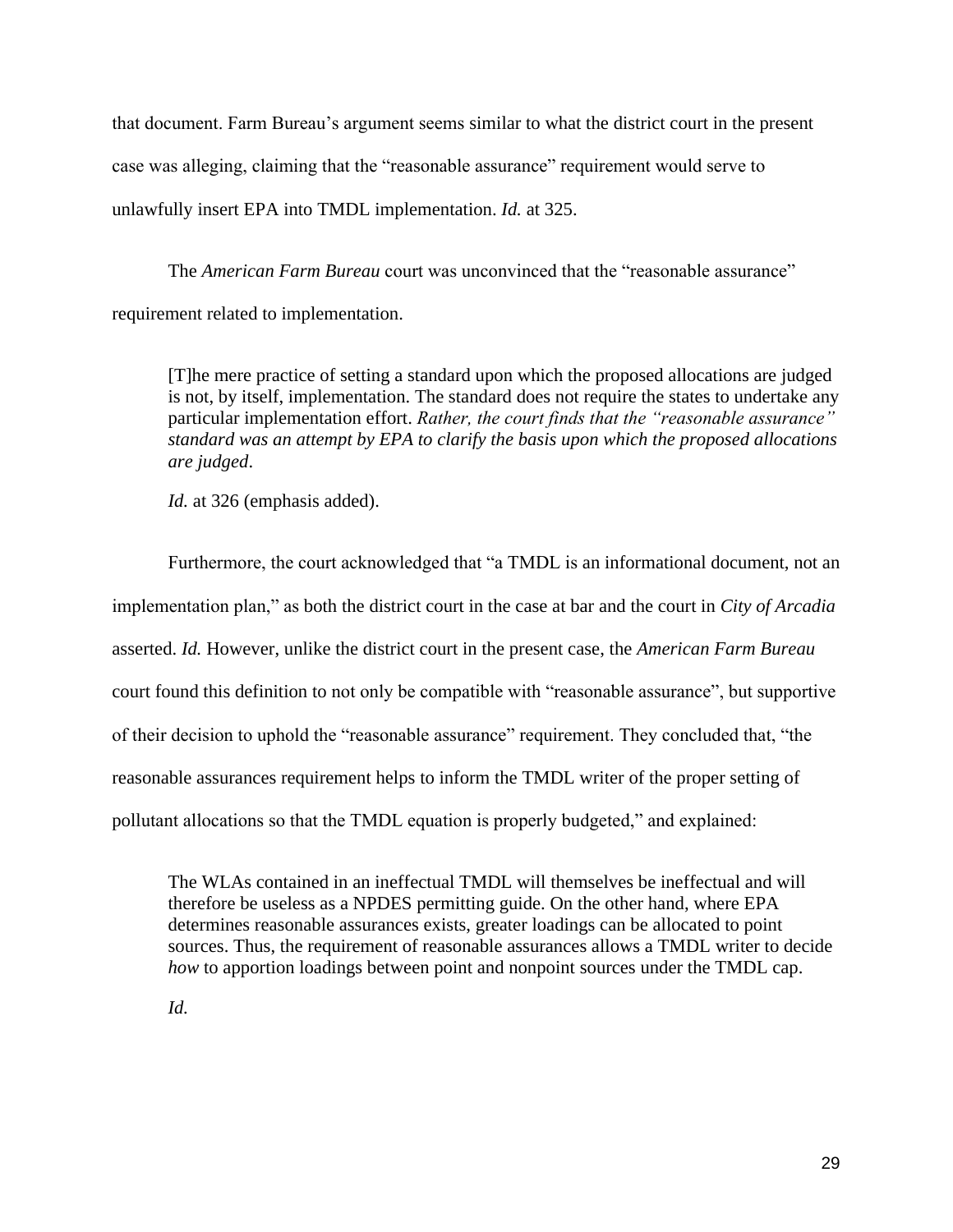The Third Circuit Court of Appeals affirmed their ruling, stating that, "[e]stablishing a comprehensive, watershed-wide TMDL - complete with . . . reasonable assurance that it will actually be implemented - is reasonable and reflects a legitimate *policy* choice by the agency." *American Farm Bureau*, 792 F.3d at 309.

It is important to note that the US Supreme Court declined to review the decision after the American Farm Bureau had sought review and reversal of the Third Circuit decision, allowing the Third Circuit ruling to stand as the final decision in the case. Doc. No. 15-599.

Beyond *American Farm Bureau*, numerous other cases have acknowledged the "reasonable assurance" requirement as a part of EPA's approval process, supporting CLW's claim that the reasonable assurance is a longstanding general statement of policy. (*See Sierra Club v. State Water Control Bd*., 898 F.3d 383 (4th Cir. 2018); *In re 401 Water Quality Certification*, 822 N.W.2d 676 (Minn. Ct. App. 2012); and *Bravos v. Green*, 306 F. Supp. 2d at 52.)

## **2. The reasonable assurance requirement is a policy not subject to notice and comment rulemaking because it has no legal effect.**

To distinguish legislative rules (subject to notice and comment rulemaking) from general statements of policy, an agency's statement must be assessed by its actual legal effect (binding norms test). (See *Nat'l Min. Ass'n v. McCarthy*, 758 F.3d 243 (D.C. Cir. 2014). For this assessment, it is relevant to inquire whether the agency is relying on the terms of the policy itself to support its actions, or if the policy is pointing to an independent substantive statute or regulation that constitutes the underlying binding norm. If the latter is true, and the policy itself does not create binding norms, then it is presumed to be a general statement of policy*. Nat'l Min.*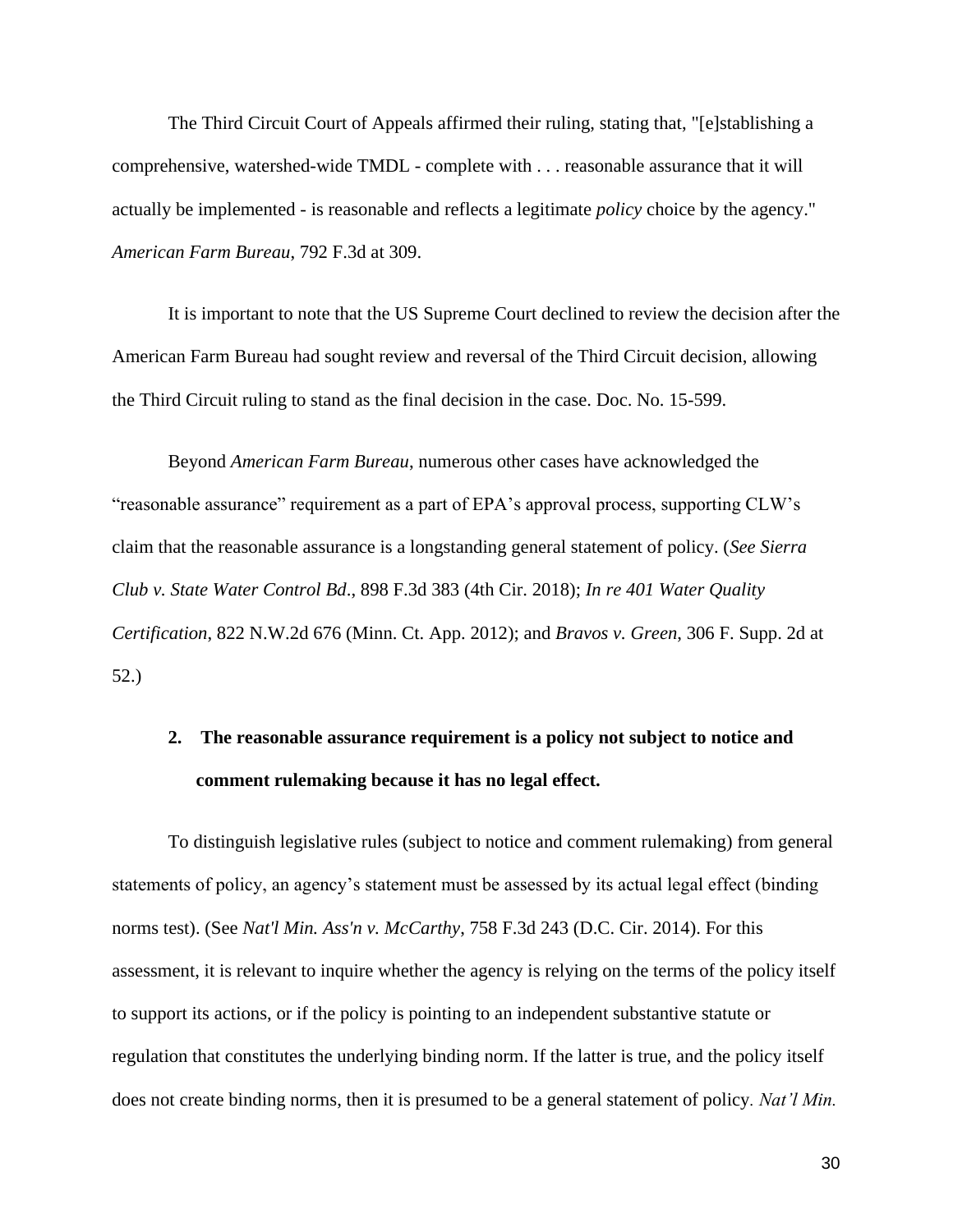*Ass'n v. McCarthy*, clarifies this for policy statements concerning an agency's discretionary duties:

An agency action that sets forth legally binding requirements for a private party to obtain a permit or license is a legislative rule. An agency action that merely explains how the agency will enforce a statute or regulation—in other words, how it will exercise its broad enforcement discretion or permitting discretion under some extant statute or rule—is a general statement of policy.

758 F.3d 243, 251–52 (D.C. Cir. 2014)

Here, the "reasonable assurance" requirement is a general statement of policy that explains how the EPA will exercise its discretionary duty of BMP approval in accordance with binding norms established in the CWA. While TMDLs themselves must undergo notice and comment rulemaking, EPA's policy of when to approve those TMDLs does not. The language of the guidance document does not itself create binding obligations, rather it reiterates legally binding norms included in the Clean Water Act statute. As the court in *Am. Farm Bureau* made clear, EPA requiring reasonable assurance, "is a practical measure that has a basis in Section 303(d) and 117(g)[of the CWA]."

Further, beyond what was cited by the courts in *Am. Farm Bureau*, there are other CWA sections that establish binding norms the "reasonable assurance" policy refers to. Under 33 U.S.C. § 1329, Congress promulgated rules for nonpoint source management programs. Part (d)(2) includes the procedure for disapproval of State management programs (which include BMPs):

If, after notice and opportunity for public comment and consultation with appropriate Federal and State agencies and other interested persons, the Administrator determines that--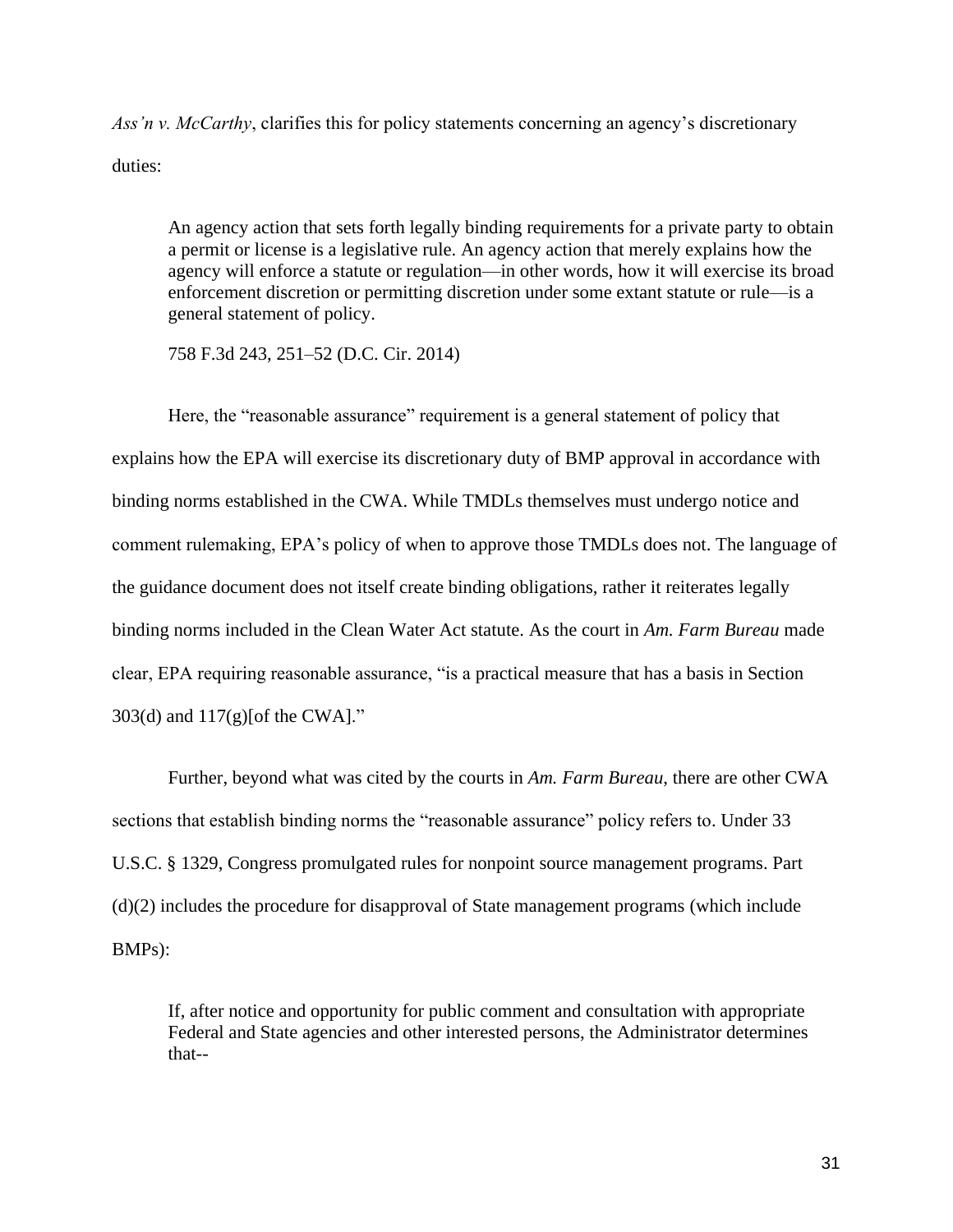(A) the proposed management program or any portion thereof does not meet the requirements of subsection (b)(2) of this section or is not likely to satisfy, in whole or in part, the goals and requirements of this chapter;

(B) *adequate authority does not exist, or adequate resources are not available, to implement such program or portion*;

(C) the schedule for implementing such program or portion is not sufficiently expeditious; or

(D) *the practices and measures proposed in such program or portion are not adequate to reduce the level of pollution in navigable waters in the State resulting from nonpoint sources and to improve the quality of navigable waters in the State*;

the Administrator shall within 6 months of the receipt of the proposed program notify the State of any revisions or modifications necessary to obtain approval.

33 U.S.C. § 1329 (d)(2) (*emphasis added*)

Though the CWA generally leaves the direct regulation of nonpoint sources to the States, Congress entrusted EPA with the authority to approve of their management programs. Congress did not include circumstances where EPA should approve of a program, however, they did provide specific circumstances where they want EPA to *disapprove* of such plans. This further suggests the validity of the "reasonable assurance" requirement because, " [w]hen a statute limits a thing to be done in a particular mode, it includes a negative of any other mode." (*See Raleigh & G.R. Co. v. Reid*, 80 U.S. 269, 270, 20 L. Ed. 570 (1871). All of the circumstances for disapproval (particularly (B) and (D), which are applicable to the case at bar) suggest that Congress did not want the EPA to approve of a state implementation plan unless there is "reasonable assurance that nonpoint source controls will be implemented and maintained."

**3. The district court erred in upholding EPA's approval of BMP credits without providing reasonable assurance because a different policy interpretation fails to pass persuasiveness under** *Skidmore*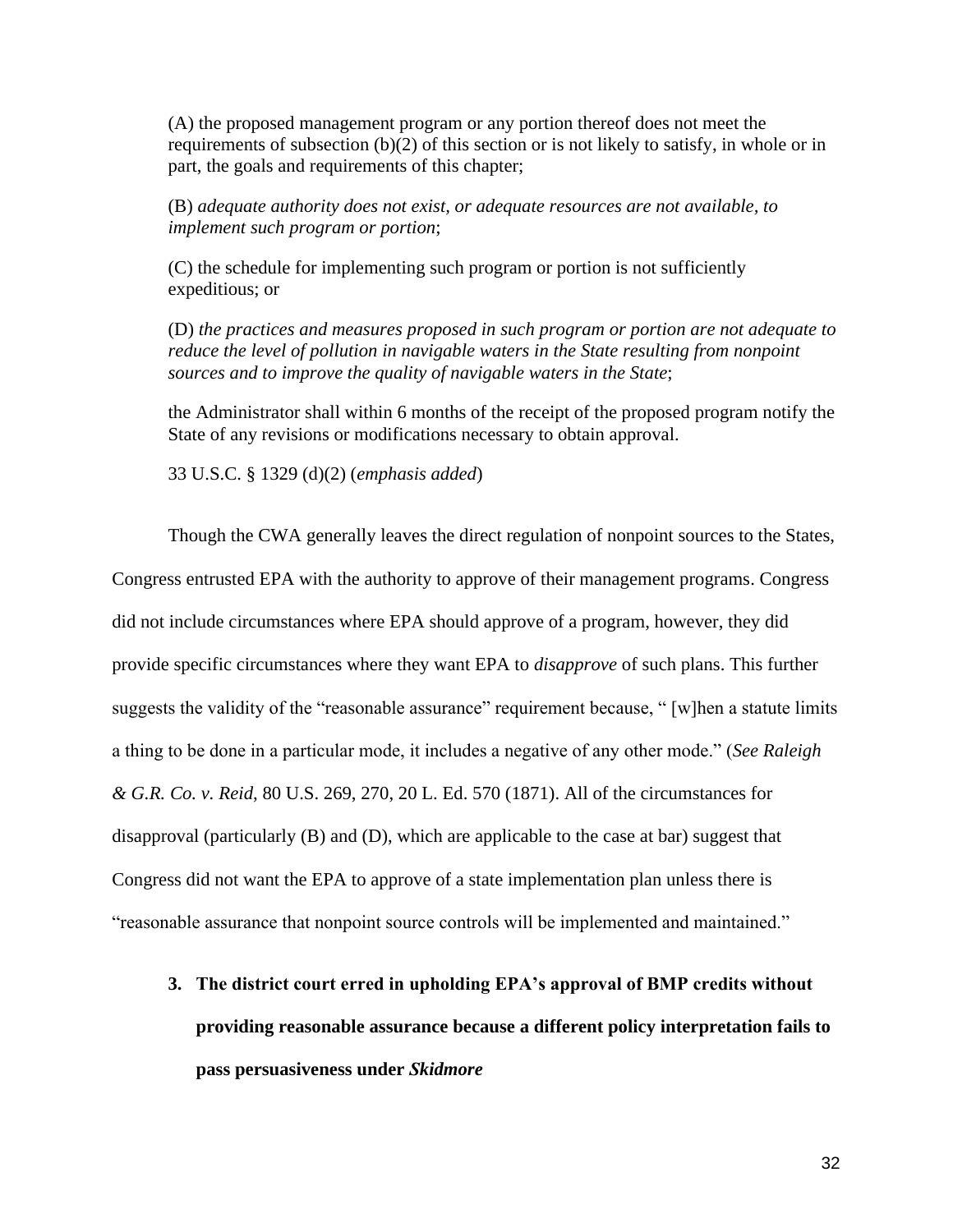When an agency creates a non-binding interpretation outside of adjudication or notice-andcomment rulemaking, like the "reasonable assurance" policy at question, such interpretation is given *Skidmore* deference. *See Christensen v. Harris Cty.*, 529 U.S. 576, 587 (2000) (explaining that agency interpretations "contained in policy statements, agency manuals, and enforcement guidelines" created without notice-and-comment rulemaking or adjudication lack the force of law and receive Skidmore, not Chevron, deference). Under Skidmore, the level of deference due to an agency's "judgment in a particular case will depend upon [1] the thoroughness evident in its consideration, [2] the validity of its reasoning, [3] its consistency with earlier and later pronouncements, and [4] all those factors which give it power to persuade, if lacking power to control." *Id.*; *see also Young v. United Parcel Serv., Inc*., 135 S. Ct. 1338, 1352 (2015).

The policy of requiring "reasonable assurance" for BMP approval passes all marks. The detailed explanations included in the guidance documents reflect the thoroughness of EPA's original consideration to require "reasonable assurance", satisfying the first prong. It satisfies the third prong of consistency because it is a longstanding policy, evidenced by the fact that it was in the TMDL guidance documents promulgated in 1991 and 1992 (current guidance) and multiple courts have acknowledged it as a valid part of the TMDL approval process over the years, as noted above. It further satisfies the second and fourth prong, because requiring "reasonable assurance" before approving a BMP credit is consistent with the terms of the CWA and necessary to uphold the wishes of Congress, who included specific circumstances where EPA should deny a TMDL management plan including lack of adequate authority or resources to implement a program or portion. 33 U.S.C.  $\S$  1329 (d)(2)(B).

Likewise, EPA changing its interpretation to not require "reasonable assurance" or a synonymous alternative, does not pass *Skidmore* deference because it is not consistent with the

33